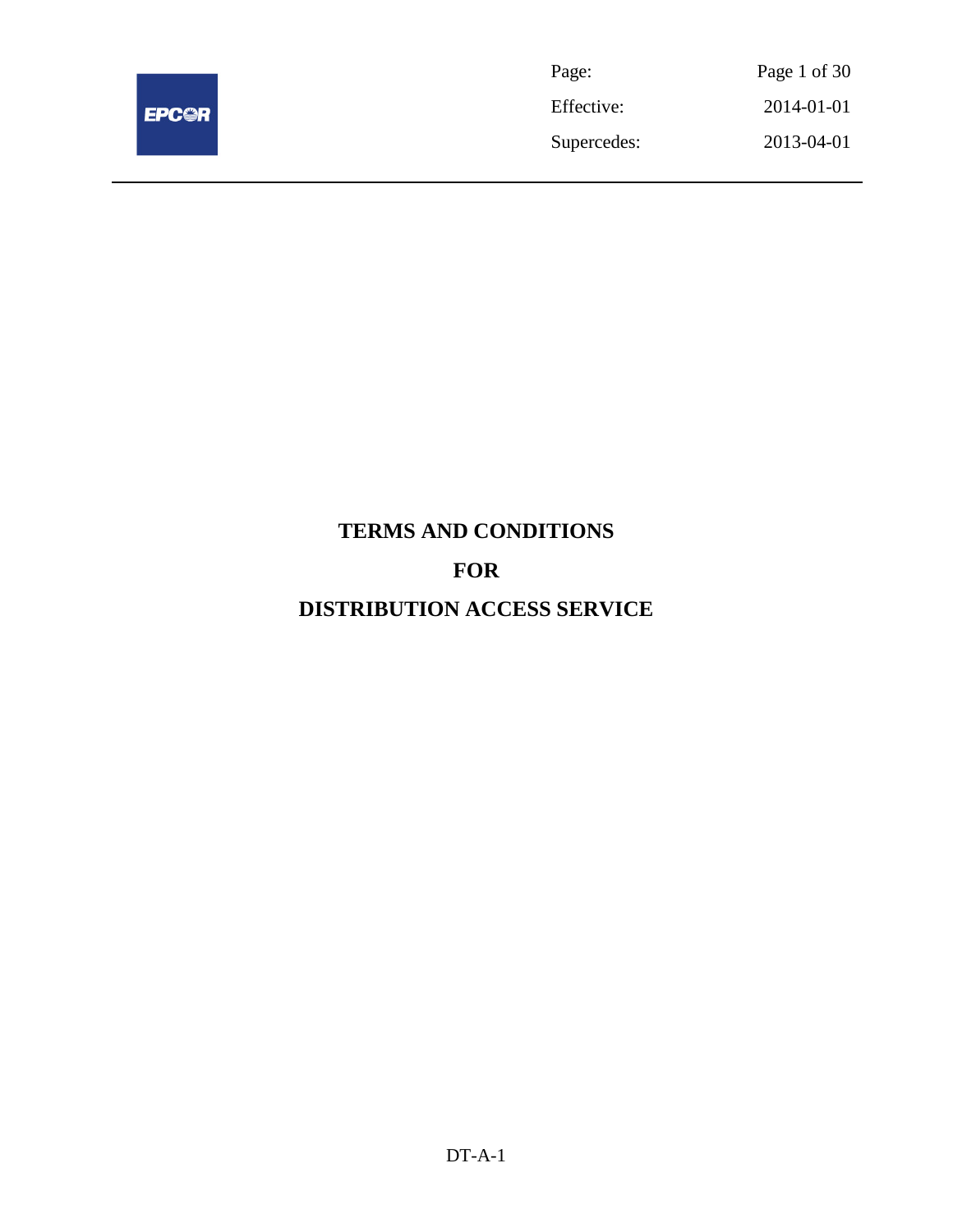

Page: Page 2 of 30 Effective: 2014-01-01 Supercedes: 2013-04-01

# **TABLE OF CONTENTS**

| 2.1  |                                                                     |  |
|------|---------------------------------------------------------------------|--|
| 2.2  |                                                                     |  |
| 2.3  |                                                                     |  |
| 2.4  |                                                                     |  |
|      |                                                                     |  |
| 3.1  |                                                                     |  |
| 3.2  |                                                                     |  |
| 3.3  |                                                                     |  |
| 3.4  |                                                                     |  |
| 3.5  |                                                                     |  |
| 3.6  |                                                                     |  |
| 3.7  |                                                                     |  |
| 3.8  |                                                                     |  |
|      |                                                                     |  |
| 4.1  | Customer Inquiries Related to Emergency Situations and Outages 10   |  |
| 4.2  |                                                                     |  |
|      |                                                                     |  |
| 5.1  |                                                                     |  |
| 5.2  |                                                                     |  |
| 5.3  |                                                                     |  |
|      |                                                                     |  |
| 6.1  |                                                                     |  |
| 6.2  |                                                                     |  |
| 6.3  |                                                                     |  |
| 6.4  | Billing Period and Information for Distribution Access Service  14  |  |
| 6.5  |                                                                     |  |
| 6.6  |                                                                     |  |
| 6.7  |                                                                     |  |
| 6.8  |                                                                     |  |
| 6.9  |                                                                     |  |
| 6.10 |                                                                     |  |
|      | <b>ARTICLE 7 - DISCONTINUANCE OF DISTRIBUTION ACCESS SERVICE 17</b> |  |
| 7.1  |                                                                     |  |
| 7.2  |                                                                     |  |
| 7.3  |                                                                     |  |
|      |                                                                     |  |
| 8.1  |                                                                     |  |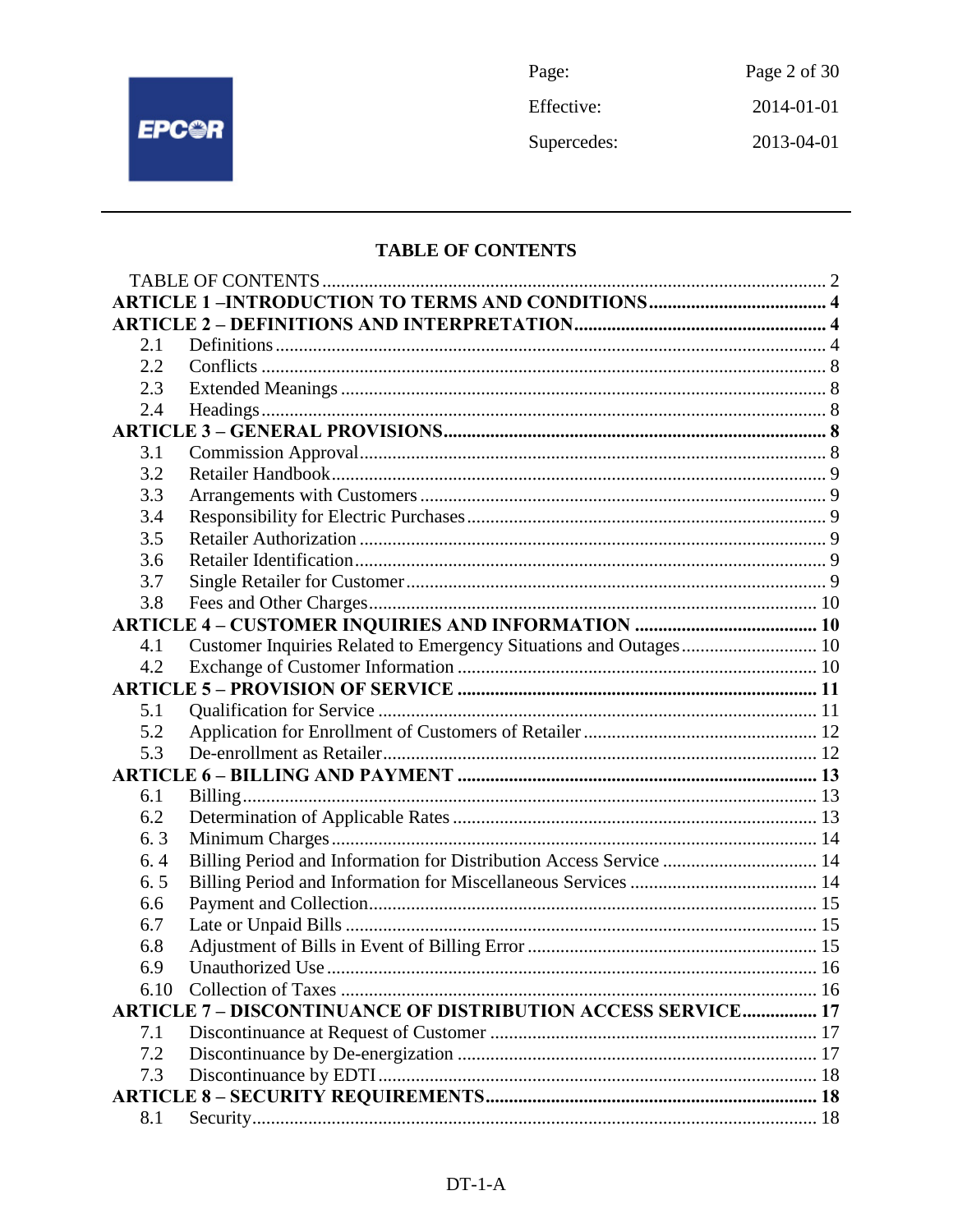

| Page:       | Page 3 of 30 |
|-------------|--------------|
| Effective:  | 2014-01-01   |
| Supercedes: | 2013-04-01   |

| 8.2  |                                                                              |  |
|------|------------------------------------------------------------------------------|--|
| 8.3  |                                                                              |  |
| 8.4  |                                                                              |  |
| 8.5  |                                                                              |  |
|      |                                                                              |  |
| 9.1  |                                                                              |  |
| 9.4  |                                                                              |  |
| 9.5  |                                                                              |  |
|      |                                                                              |  |
| 10.1 |                                                                              |  |
| 10.2 |                                                                              |  |
|      |                                                                              |  |
| 11.1 |                                                                              |  |
| 11.2 |                                                                              |  |
| 11.3 |                                                                              |  |
|      |                                                                              |  |
| 12.1 |                                                                              |  |
| 12.2 |                                                                              |  |
| 12.3 |                                                                              |  |
| 12.4 |                                                                              |  |
|      |                                                                              |  |
| 13.1 |                                                                              |  |
| 13.2 |                                                                              |  |
| 13.3 |                                                                              |  |
| 13.4 |                                                                              |  |
| 13.5 |                                                                              |  |
| 13.6 |                                                                              |  |
| 13.7 |                                                                              |  |
| 13.8 |                                                                              |  |
| 13.9 |                                                                              |  |
|      |                                                                              |  |
|      |                                                                              |  |
|      | <b>ARTICLE 14 - ADDITIONAL PROVISIONS RELATING TO SERVICES  28</b>           |  |
| 14.1 | Independent System Operation or Transmission Facility Owner Requirements  28 |  |
| 14.2 |                                                                              |  |
| 14.3 |                                                                              |  |
| 14.4 |                                                                              |  |
| 14.5 |                                                                              |  |
| 14.6 |                                                                              |  |
|      |                                                                              |  |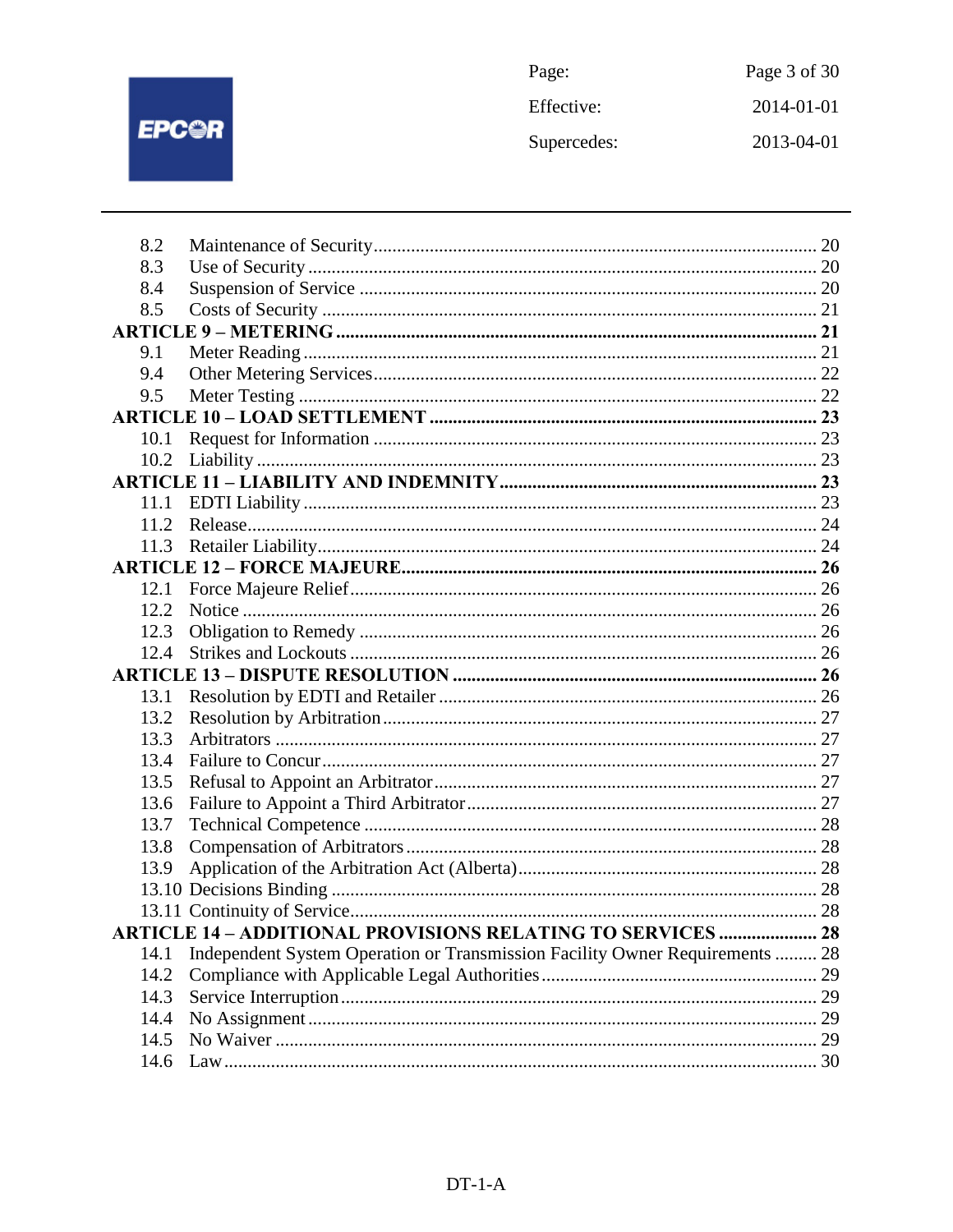|              | Page:       | Page 4 of 30 |
|--------------|-------------|--------------|
|              | Effective:  | 2014-01-01   |
| <b>EPCOR</b> | Supercedes: | 2013-04-01   |
|              |             |              |

# **ARTICLE 1 –INTRODUCTION TO TERMS AND CONDITIONS**

These Terms and Conditions, as approved by the Alberta Utilities Commission (the "Commission"), form part of the Distribution Tariff of EPCOR Distribution & Transmission Inc. ("EDTI") and are established pursuant to section 102 of the *Electric Utilities Act 2003*, c. E-5.1. The Distribution Tariff is available for public inspection during normal business hours at the business offices of EDTI and can be accessed on EDTI's web site at:

<http://www.epcor.com/power/rates-tariffs/Pages/access.aspx>

These Terms and Conditions apply to EDTI and its relationship with Retailers. All Retailers by virtue of their relationship with EDTI are deemed to have accepted these Terms and Conditions.

The service provided by EDTI hereunder is regulated by the Commission and parties having any inquiries or complaints regarding these Terms and Conditions may direct such inquiries or complaints directly to EDTI or to the Commission.

No agreement can provide for the waiver or alteration of any part of these Terms and Conditions unless such agreement is first filed with and approved by the Commission. Whenever the Commission approves an amendment to these Terms and Conditions, such amendment, including its effective date, will be posted on EDTI's website at:

<http://www.epcor.com/power/rates-tariffs/Pages/access.aspx>

# **ARTICLE 2 – DEFINITIONS AND INTERPRETATION**

#### **2.1 Definitions**

The following words and phrases, whenever used in these Terms and Conditions or in an application, contract or agreement for service under these Terms and Conditions, shall have the meanings set forth below:

"**Act**" means the *Electric Utilities Act*, S.A. 2003, c. E-5.1, as re-enacted, amended or replaced from time to time;

"**Board**" or "**EUB**" means the Alberta Energy and Utilities Board established under the *Alberta Energy and Utilities Board Act*, R.S.A., 2000, c. A-17, as re-enacted, amended or replaced from time to time;

"**Business Day**" means a business day is any day other than Saturday, Sunday or a holiday as defined in the *Interpretation Act*, R.S.A. 2000, c. I-8, as re-enacted, amended or replaced from time to time*;*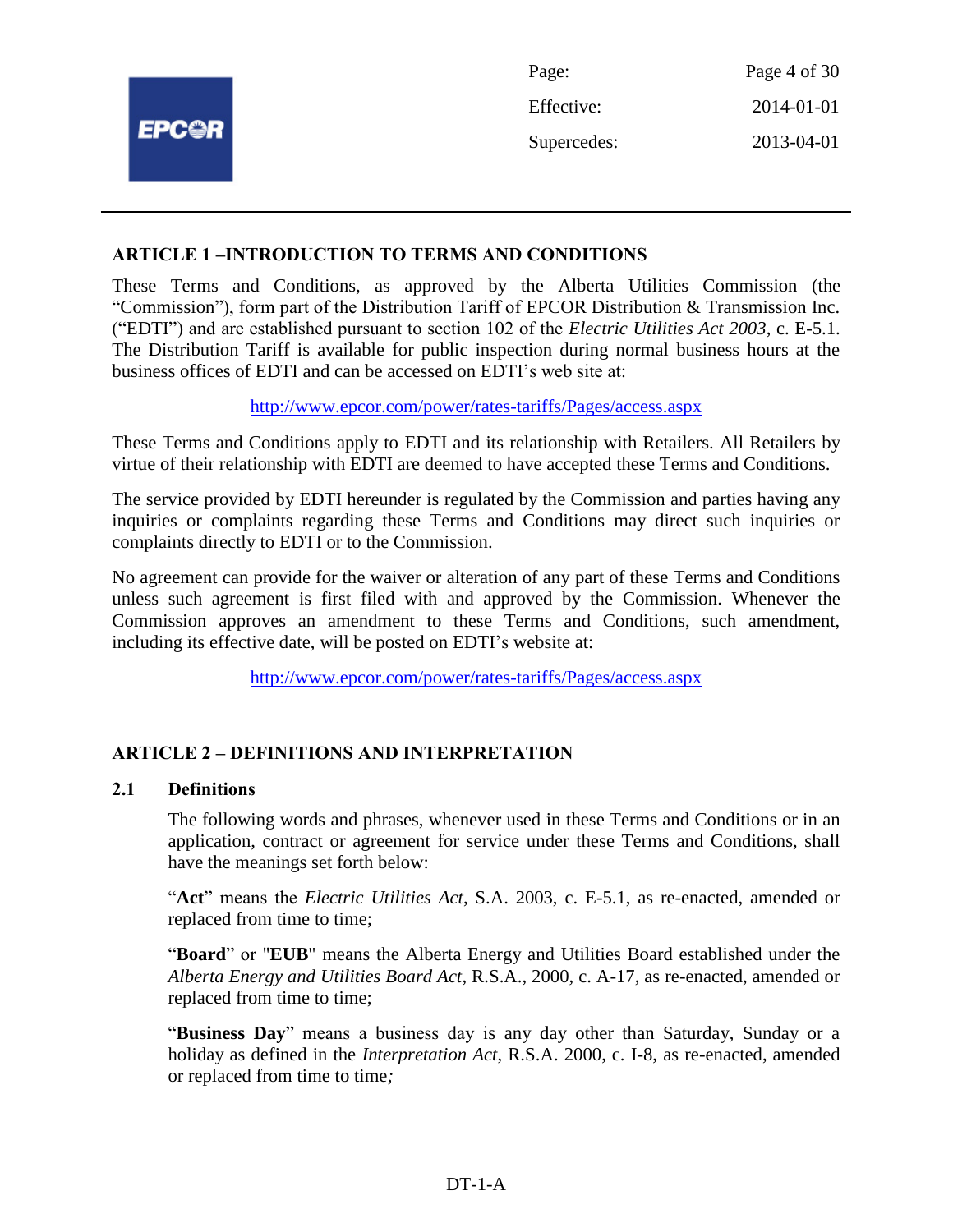"**Commission**" or "**AUC**" means the Alberta Utilities Commission, formerly the Alberta Energy and Utilities Board, established under the *Alberta Utilities Commission Act*, R.S.A., 2007, c. A-37.2, as re-enacted, amended or replaced from time to time;

"**Credit Rating**" has the meaning given to it in the Distribution Tariff Regulation;

"**Customer***"* means a person purchasing electricity for that person's own use from a Retailer;

"**Customer Information**" means Customer name, Customer telephone number, Customer mailing address, site contact name and site contact phone number and other Customer information that may be requested by EDTI;

"**Customer Usage Information**" means information regarding the historical electricity consumption of a Customer;

"**De-energization**" has the meaning attributed to it in the Settlement System Code and "**De-energized**" and "**De-energize**" have correlative meanings;

"**Default Supplier**" means a Retailer appointed by EDTI pursuant to section 3 of the RRR Regulation;

"**Distribution Access Service**" has the meaning given to it in the Act;

"**Distribution Services Agreement**" means an agreement between EDTI and a Retailer for the provision of the applicable Distribution Access Service;

"**Distribution Tariff**" means a distribution tariff prepared by EDTI and approved by the Commission in accordance with section 102 of the Act, which consists of the Rate Schedules, these Terms and Conditions, the Terms and Conditions for Distribution Connection Services and the Distribution Tariff Policies;

"**Distribution Tariff Policies**" means the part of EDTI's Distribution Tariff that sets out the policies applied by EDTI in implementing the Rate Schedules, these Terms and Conditions and the Terms and Conditions for Distribution Connection Services;

"**Distribution Tariff Regulation**" means the *Distribution Tariff Regulation*, A.R. 162/2003, as amended from time to time;

"**Distribution Tariff Services**" means all services provided by EDTI under the Distribution Tariff;

"**EDTI**" or "**EPCOR Distribution & Transmission**" means EPCOR Distribution & Transmission Inc., and for certainty includes its predecessor in interest by amalgamation EPCOR Distribution Inc.;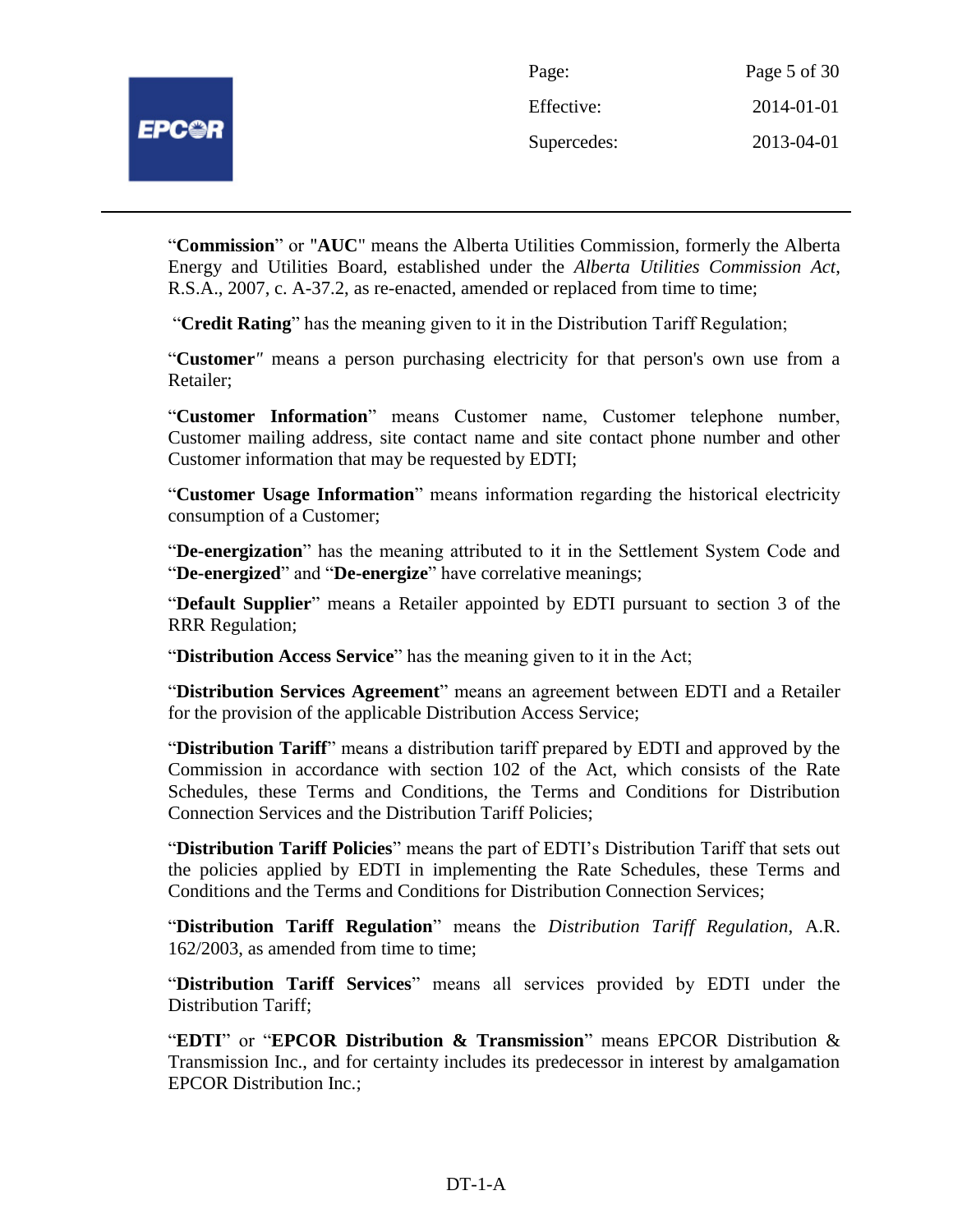| Page:       | Page 6 of 30 |
|-------------|--------------|
| Effective:  | 2014-01-01   |
| Supercedes: | 2013-04-01   |

"**Electricity Services**" means the services associated with the provision of electricity to a person, including the exchange of electric energy, making financial arrangements to manage financial risk associated with the pool price, Distribution Access Service, system access service, ancillary services, billing, metering, performing load settlement and any other services specified in regulations made under the Act;

"**Energy**" means electric energy (normally expressed in kiloWatt hours (kWh) or kilowatts (kW));

"**Energization**" has the meaning attributed to it in the Settlement System Code

*"***Facilities**" means physical plant (including, without limitation, distribution lines, transformers, meters, equipment, machinery and other electrical apparatus) on EDTI's side of the Point of Service interconnection excluding transmission facilities;

"**Fee Schedule**" means the fees and charges set forth in Table 2 of Schedule A - DAT Rate and Fee Schedule to EDTI's Distribution Tariff;

"**Force Majeure**" means circumstances not reasonably within the control of EDTI, including acts of God, strikes, lockouts or other industrial disturbances, acts of the public enemy, wars, blockades, insurrections, riots, epidemics, landslides, lightning, earthquakes, fires, storms, floods, high water, washouts, inclement weather, orders or acts of civil or military authorities, civil disturbances, explosions, breakdown or accident to equipment, mechanical breakdowns, the intervention of federal, provincial, state or local government or from any of their agencies or boards, the order or direction of any court, and any other cause, whether of the kind herein enumerated or otherwise, provided that the lack of funds shall not constitute a circumstance not reasonably within the control of EDTI;

"**Independent System Operator**" or "**ISO**" means the corporation established by section 7 of the Act;

"**Interconnected Electric System**" means all transmission facilities and electric distribution systems in Alberta that are interconnected;

**"Load"** means energy consumed by Customers together with allocated losses and unaccounted for energy;

"**Load Settlement**" means "load settlement" as defined in the Act.

"**Minimum Charge**" has the meaning given to it in EDTI's Terms and Conditions for Distribution Connection Services;

"**Miscellaneous Services**" means the various services available from EDTI under the Distribution Tariff other than Distribution Access Service;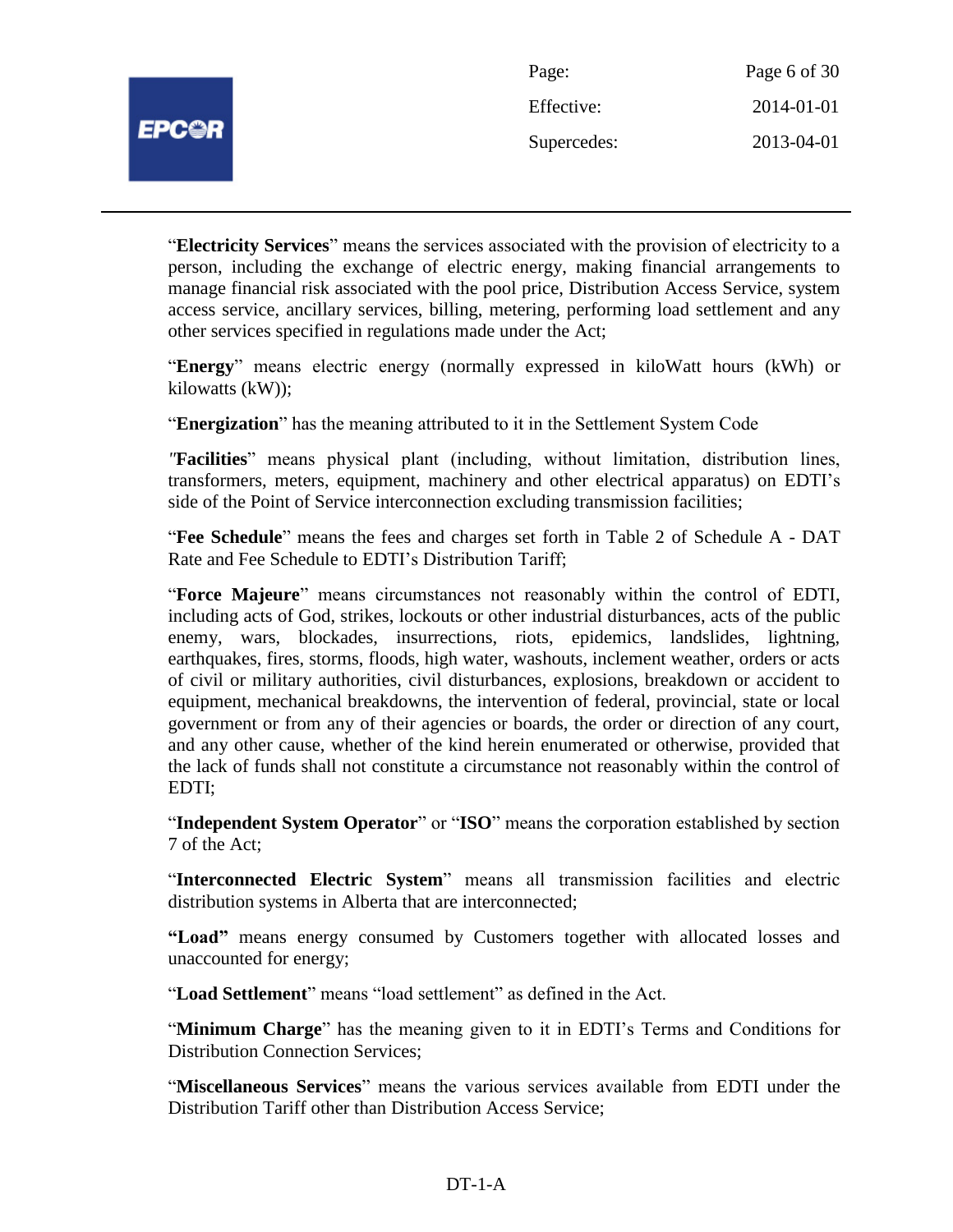

| Page:       | Page 7 of 30 |
|-------------|--------------|
| Effective:  | 2014-01-01   |
| Supercedes: | 2013-04-01   |

"**Point of Service**" means the point at which EDTI's service conductors are connected to the conductors or apparatus of a Customer;

"**Power Pool**" means the scheme operated by the Independent System Operator for the exchange of Energy and financial settlement for the exchange of Energy;

"**Rate Schedules**" means the schedules of EDTI's Distribution Tariff that set out charges;

"**RRR Regulation**" means the *Roles, Relationships and Responsibilities Regulation*, A.R. 169/2003, as amended from time to time;

"**Regulations**" means regulations made under the Act;

"**RRO Regulation**" means the *Regulated Rate Option Regulation*, A.R. 262/2005, as amended from time to time.

"**Regulated Rate Tariff**" means a regulated rate tariff for the provision of Electricity Services to eligible customers prepared by EDTI, or a person with whom EDTI makes arrangements to do so, pursuant to section 102 of the Act;

"**Retailer**" means a person who sells or provides Electricity Services directly to Customers and carries out the functions and duties of a "retailer" under the Act, and includes a Default Supplier, the person with whom EDTI has made arrangements to provide the Regulated Rate Tariff to eligible customers, and Self-Retailers;

"**Retailer Handbook**" means the guide, as amended from time to time, prepared by EDTI which sets out procedures in relation to the provision of Distribution Access Service under these Terms and Conditions.

"**Retailer Identification**" means the 9 digit number that uniquely represents each Retailer operating within Alberta. The Canada Customs and Revenue Agency business number will be used as the Retailer ID;

"**Retailer of Record**" means the Retailer who is listed in EDTI's records through the procedures outlined in these Terms and Conditions, and thereby recognized by EDTI and the Settlement System Code, as a particular Customer's Retailer for a Point of Service at a particular time;

"**Self-Retailer**" means a person carrying out Retailer functions to obtain electricity services solely for its own use;

"**Service Connection**" means the Facilities required to physically connect the Customer's facilities to EDTI's electric distribution system to permit the Customer to obtain Distribution Access Service;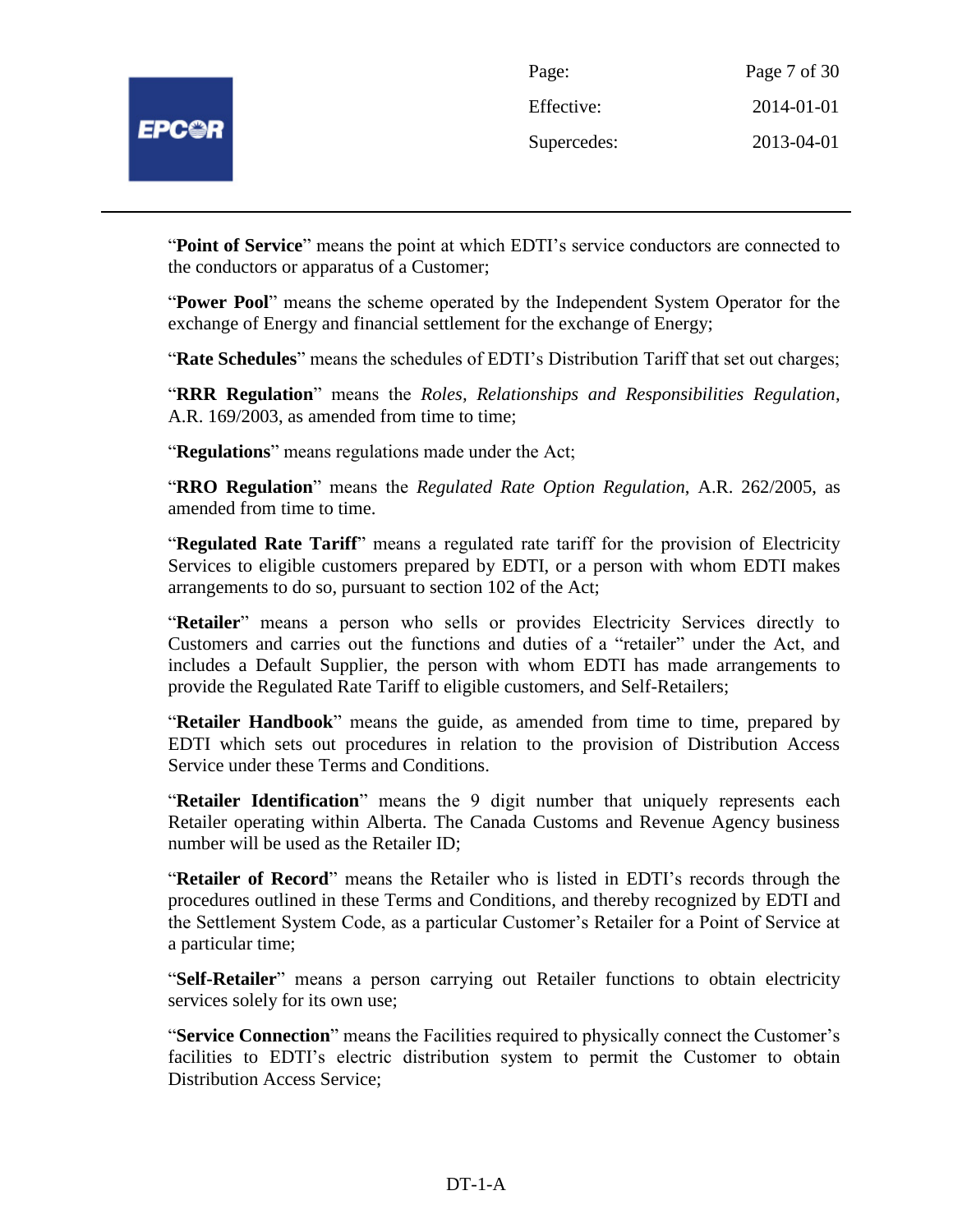

| Page:       | Page 8 of 30 |
|-------------|--------------|
| Effective:  | 2014-01-01   |
| Supercedes: | 2013-04-01   |

"**Settlement System Code**" means the rules respecting Load Settlement approved by the AUC and set out in Rule 021;

"**Site**" means a unique end-use Point of Service, being the finest level at which Load Settlement recognizes Retailer assignments, and receives consumption data.

#### **2.2 Conflicts**

If there is any conflict between a provision expressly set out in an order of the Commission and these Terms and Conditions, the order of the Commission shall govern.

If there is any conflict between a provision in these Terms and Conditions, as may be amended from time to time, and a provision in a Distribution Services Agreement or any other existing or future agreement between EDTI and a Retailer relating to Distribution Tariff Services, the provision in these Terms and Conditions shall govern.

# **2.3 Extended Meanings**

In these Terms and Conditions, words importing the singular number only shall include the plural and vice versa, words importing the masculine gender shall include the feminine and neutral genders and vice versa. Word importing a person shall include person, firm, partnership, corporation, organization or association (including, without limitation, individual members of any unincorporated entity).

#### **2.4 Headings**

The division of these Terms and Conditions into sections, subsections and other subdivisions and the insertion of headings are for convenience of reference only and shall not affect the construction or interpretation of these Terms and Conditions.

#### **ARTICLE 3 – GENERAL PROVISIONS**

#### **3.1 Commission Approval**

These Distribution Access Service Terms and Conditions have been approved by the Commission. EDTI may amend these Terms and conditions by filing a notice of amendment with the Commission. Included in the notice to the Commission shall be notification of which Retailers are affected by the amendment and an explanation of how affected Retailers will be notified of the amendments. Within 60 days after such notice is filed, the Commission will either acknowledge the notice of amendment to the Terms and Conditions or direct a further process to deal with the requested change, as the Commission deems appropriate. If the Commission acknowledges notice of amendment, the amendment will take effect upon the date of such acknowledgement.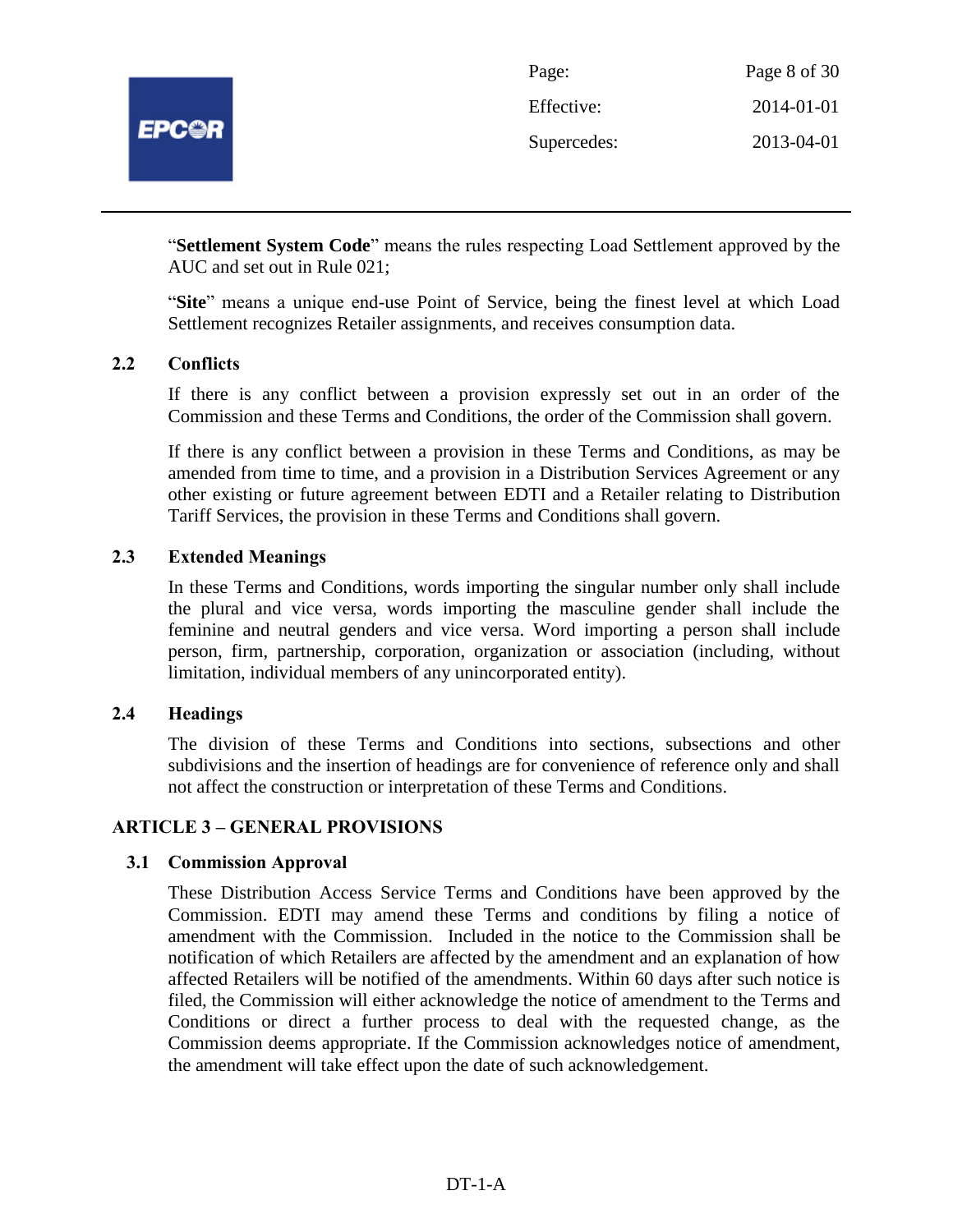|              | Page:       | Page 9 of 30 |
|--------------|-------------|--------------|
|              | Effective:  | 2014-01-01   |
| <b>EPC@R</b> | Supercedes: | 2013-04-01   |
|              |             |              |

#### **3.2 Retailer Handbook**

EDTI has developed the Retailer Handbook to help Retailers understand the normal practices of EDTI. EDTI will amend the Retailer Handbook, from time to time, to reflect changes to the electric utility industry, changes in EDTI's requirements or the changing needs of Retailers or Customers. A copy of the Retailer Handbook, and any amendments to the Retailer Handbook, will be filed with the Commission for information purposes. While EDTI will endeavour to follow practices in the Retailer Handbook, these practices will not appropriately cover every situation that may arise and its may be necessary to deviate from the Retailer Handbook. A copy of the Retailer Handbook can be accessed on EDTI's website at www.epcor.ca.

# **3.3 Arrangements with Customers**

The Retailer shall be solely responsible for having appropriate contractual or other arrangements with Customers necessary to provide service to Customers. EDTI shall not be responsible for monitoring, reviewing or enforcing such contracts or arrangements and shall not be liable for any loss, damages, cost, injury, expense or other liability, whether direct, indirect, consequential or special in nature, howsoever caused, as a result of the Retailer's failure to obtain or maintain proper contractual or other arrangements with Customers or to perform its obligations to its Customers.

#### **3.4 Responsibility for Electric Purchases**

The Retailer will be solely responsible for the purchase of electricity from the Power Pool and for arranging the delivery of such electricity to the appropriate Points of Service for Customers, subject to these Terms and Conditions.

#### **3.5 Retailer Authorization**

A Retailer shall be responsible for obtaining proper authorization from each Customer authorizing the enrollment of the Customer by the Retailer for receipt of Distribution Access Service.

#### **3.6 Retailer Identification**

Any information exchange or communications between the Retailer and EDTI under these Terms and Conditions shall employ a Retailer Identification number.

#### **3.7 Single Retailer for Customer**

EDTI shall not be required to recognize and deal with more than one Retailer in respect of a Point of Service at any given time.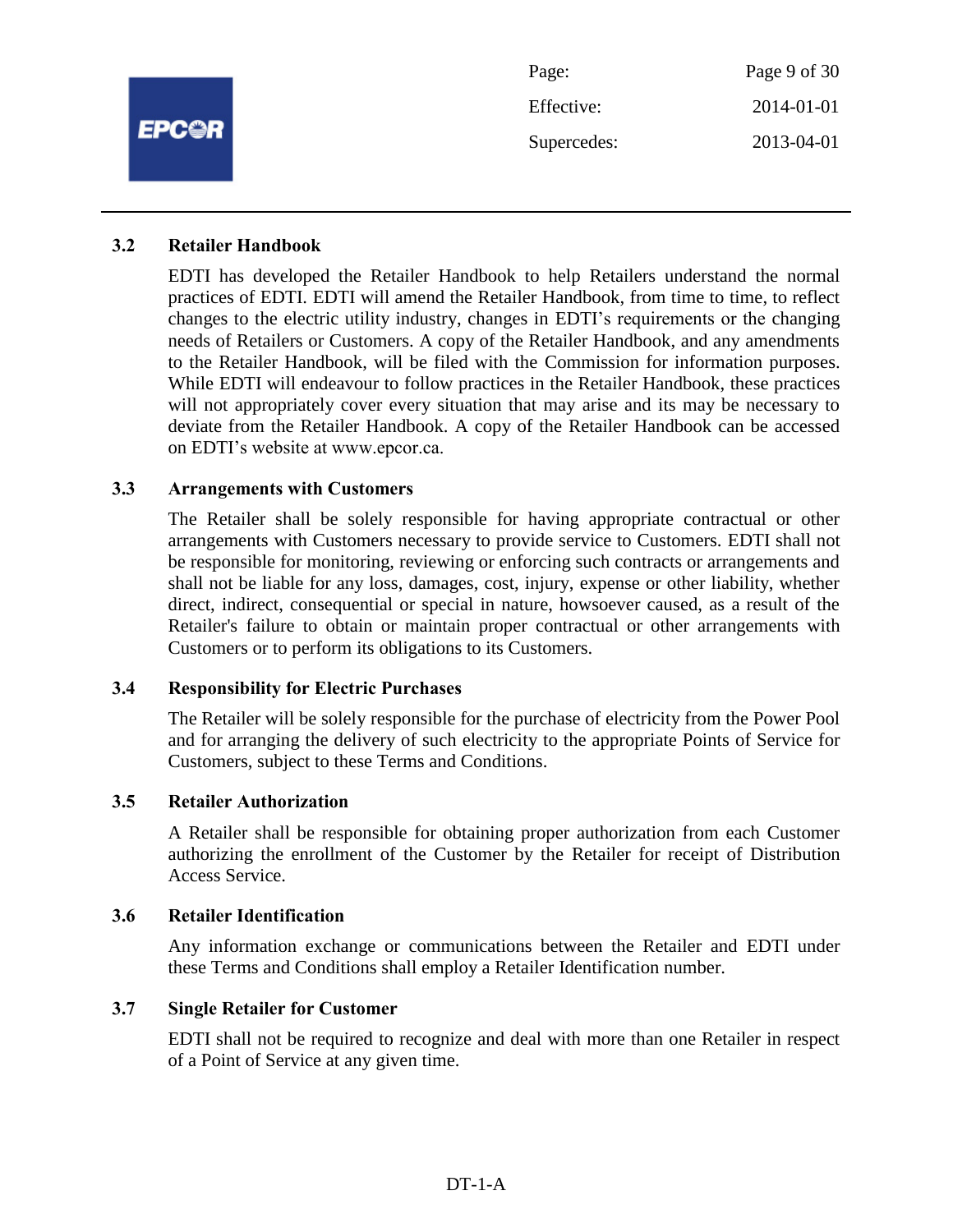

#### **3.8 Fees and Other Charges**

EDTI will provide all standard services hereunder pursuant to the Distribution Tariff. All additional, supplementary or extra non-discretionary services provided by EDTI to a Retailer or its Customers will be charged a separate rate or fee, such as those included, without limitation, in the Fee Schedule. Payment for these services shall be in accordance with the provisions of these Terms and Conditions.

# **ARTICLE 4 – CUSTOMER INQUIRIES AND INFORMATION**

# **4.1 Customer Inquiries Related to Emergency Situations and Outages**

Retailers shall make every effort to ensure Customers contacting the Retailer regarding distribution emergency conditions, outages, safety or environment situations related to EDTI's electric distribution system are referred directly to EDTI immediately. EDTI reserves the right, without providing notice to the Retailer, to test or audit the response time of the Retailer. EDTI will communicate any unacceptable patterns to the Retailer to be corrected.

#### **4.2 Exchange of Customer Information**

#### **4.2.1 Provision of Customer Information to a Retailer**

EDTI shall provide standard Customer Usage Information to a Retailer that has a Distribution Services Agreement in place with EDTI, upon request, but only after receiving written consent to such disclosure from the Customer, for the 12-month period preceding the date of the request or for such shorter period for which EDTI has collected that information.

Prior to requesting EDTI to release Customer Usage Information, a Retailer shall be responsible for obtaining and providing to EDTI the written authorization from the Customer referred to above, in a form satisfactory to EDTI.

Customer Usage Information will be provided by EDTI at no cost.

#### **4.2.2 Provision of Customer Information to EDTI**

The Retailer must notify EDTI, as promptly as reasonably practical, of any changes to Customer Information in respect of its Customers. Such information shall be provided in a form satisfactory to EDTI.

#### **4.2.3 Provision of Information between EDTI and Retailer**

EDTI and a Retailer shall supply to each other all other data, materials or other information specified to be supplied in the Terms and Conditions, or that may otherwise be reasonably required by the Retailer or EDTI in accordance with the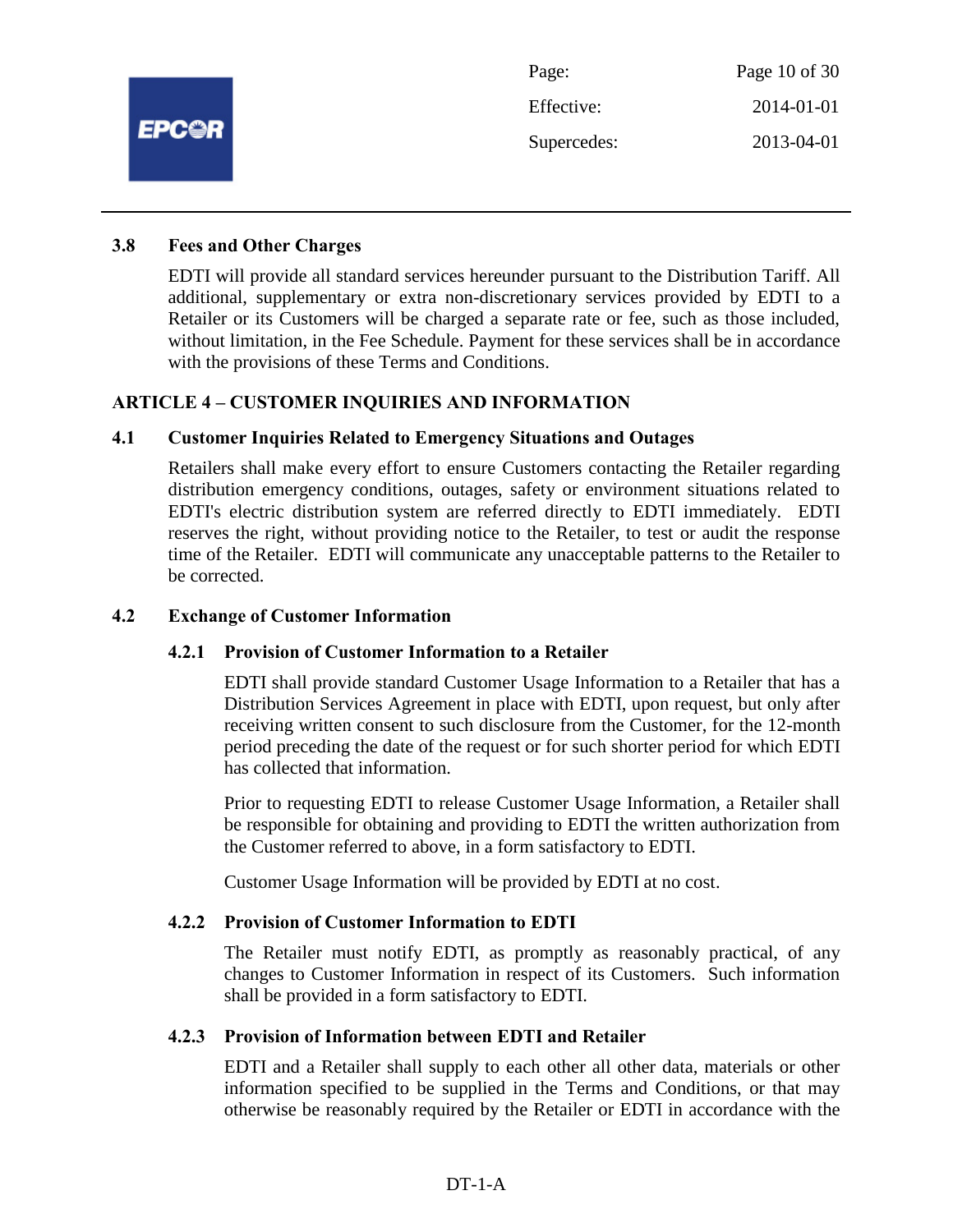

| Page:       | Page 11 of 30 |
|-------------|---------------|
| Effective:  | 2014-01-01    |
| Supercedes: | 2013-04-01    |

Terms and Conditions. See the Fee Schedule for charges that will apply to certain requests made to EDTI.

# **ARTICLE 5 – PROVISION OF SERVICE**

#### **5.1 Qualification for Service**

A Retailer must fulfill and maintain the following requirements to the satisfaction of EDTI before EDTI will provide or continue to provide Distribution Access Service to that Retailer:

- (a) submit to EDTI a fully completed and executed Distribution Services Agreement;
- (b) if the Retailer sells Electricity to Customers whose annual consumption is below 250,000 kWh, furnish to EDTI a certified copy of the license issued to the Retailer and warrant in writing to EDTI that it is licensed pursuant to the provisions of the *Fair Trading Act Fair Trading Act*, R.S.A. 2000, c. F-2, and any regulations or policies made thereunder, as amended from time to time,
- (c) satisfy the credit requirements described in Article 8 hereof;
- (d) warrant in writing to EDTI that it will comply with the Settlement System Code;
- (e) meet the compliance testing protocol of EDTI in respect of information exchange as set forth in the Retailer Handbook, as amended from time to time;
- (f) warrant in writing to EDTI that it has been qualified by the ISO as pool participant under the ISO rules respecting the operation of the Power Pool and the ISO has approved the Retailer for consumption within the EDTI service area; and
- (g) meet any other requirements that EDTI, acting reasonably, may impose in order to provide Distribution Access Service hereunder to the Retailer. If EDTI determines that a Retailer must satisfy additional requirements in order to qualify for Distribution Access Service, EDTI shall apply to the Commission for approval of the proposed additional requirements prior to implementing same unless EDTI is confronted with a situation that may materially alter the risk to EDTI or the additional requirements are required to comply with applicable legislation. In that event, EDTI may implement the additional requirements and then apply to the Commission for approval of same.

Upon satisfaction of the above requirements, EDTI will provide Distribution Access Service to the Retailer, upon and subject to these Terms and Conditions. Subject to complying with all applicable laws, and the directions or requirements of the Commission, EDTI reserves the right, upon giving the Retailer ten (10) Business Days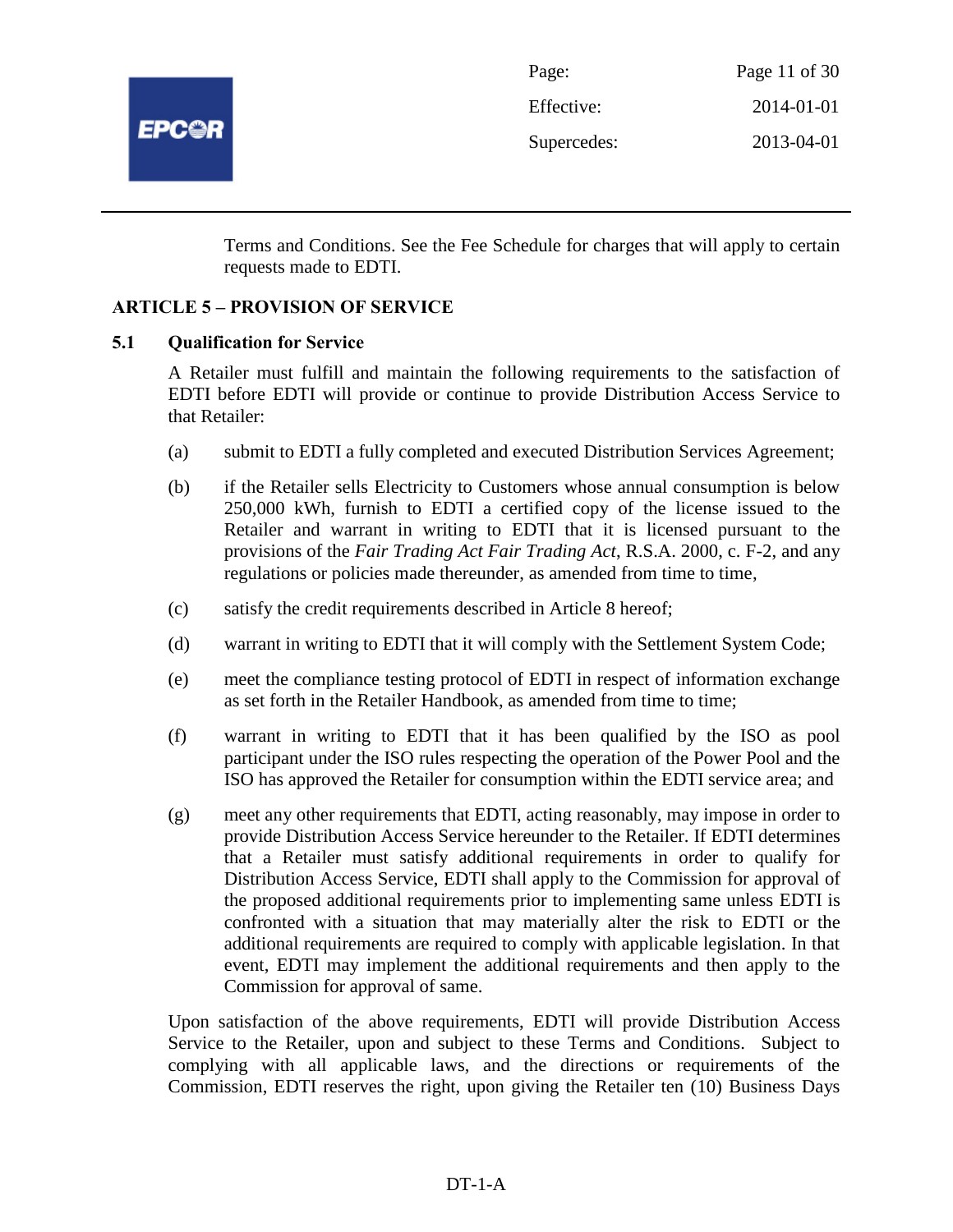

notice and acting reasonably, to discontinue Distribution Access Service to the Retailer if at any time the Retailer fails to meet the above requirements.

# **5.2 Application for Enrollment of Customers of Retailer**

In order to initiate the provision of Distribution Access Service by EDTI, the Retailer shall complete and provide to EDTI an enrollment for Distribution Access Service in accordance with the Retailer Handbook and in compliance with the Settlement System Code.

EDTI will, subject to these Terms and Conditions, accept an application by a Retailer for provision of Distribution Access Service to a Customer hereunder and recognize the Retailer as the Retailer of Record for the particular Customer. EDTI reserves the right, but is not obligated, to verify the identity of the Customer and the accuracy of the Customer Information. EDTI may reject the application if any information required in the application, including the Customer Information and Retailer Identification, provided by the Retailer is false, incomplete or inaccurate in any respect.

Enrollments will be processed by EDTI on a first-come, first-served basis. Each enrollment will be time and date-stamped when received by EDTI. If more than one enrollment is received for a Site while an earlier enrollment is pending; only the first valid enrollment received by EDTI shall be processed that day.

EDTI reserves the right to refuse Distribution Access Service at any Site to any Customer of the Retailer who is indebted to EDTI. The Retailer will not be liable to EDTI for any outstanding indebtedness of the Customer to EDTI, which accrued prior to the enrollment of the Customer with the Retailer. However, the Retailer will be liable for all outstanding indebtedness while the Retailer remains the Retailer of Record for the Customer.

EDTI may assess a charge for processing an enrollment as set forth in the Fee Schedule.

#### **5.3 De-enrollment as Retailer**

To de-enroll as Retailer of Record for a particular Customer, a Retailer shall, at least seven (7) Business Days (or such other time as may be required under the System Settlement Code) before the de-enrolment is to take effect, complete and provide to EDTI a notice of de-enrolment pursuant to the Settlement System Code. EDTI may reject the notice of de-enrolment if EDTI determines that any information required in the notice, including Customer Information, provided by the Retailer is false, incomplete or inaccurate in any respect. EDTI reserves the right, but is not obligated, to verify the identity of the Customer and the accuracy of the Customer Information. Upon receipt of a notice of de-enrolment from a Retailer, EDTI will either: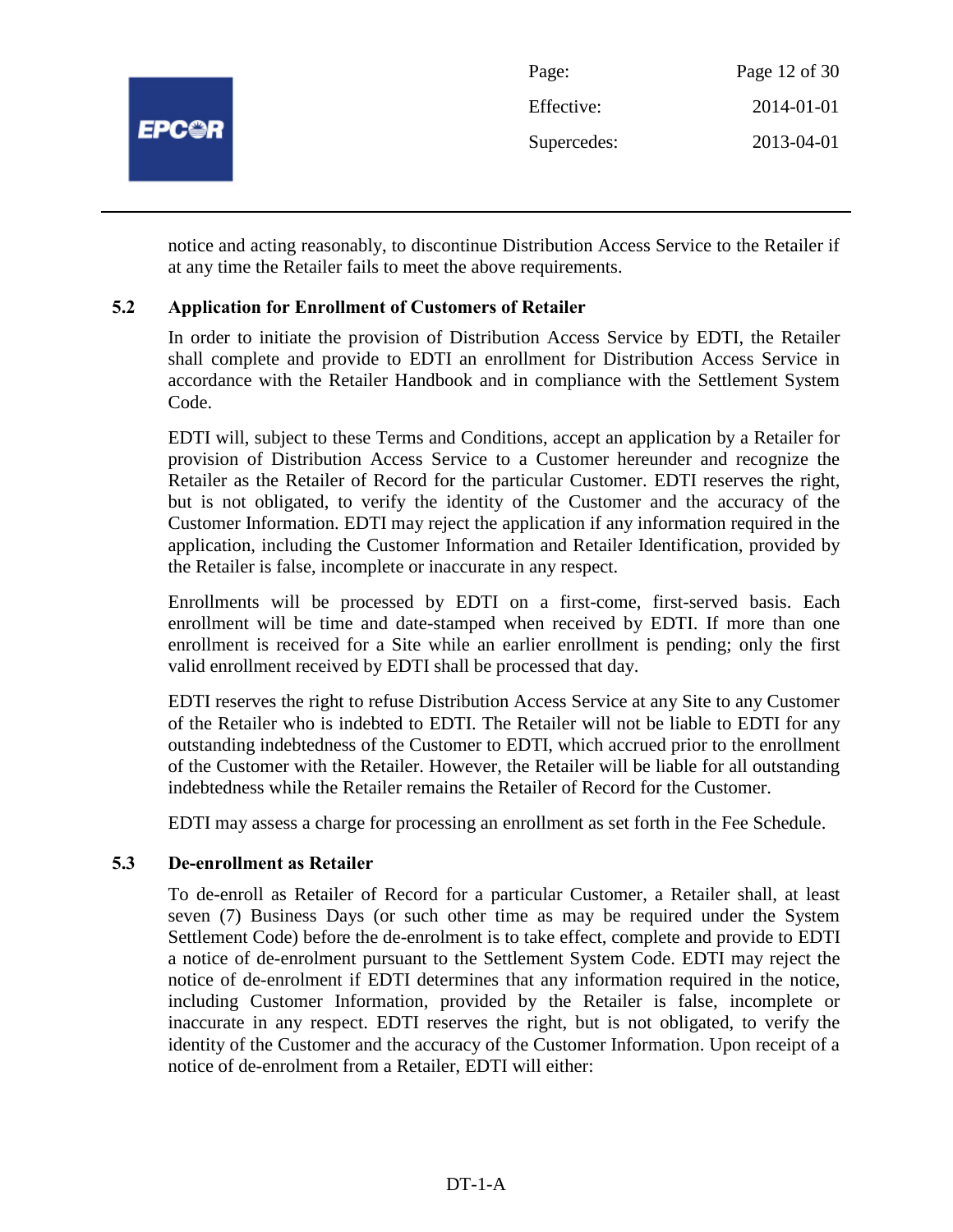

- (a) process the de-enrolment within seven (7) Business Days (or such other time as may be required under the System Settlement Code); or
- (b) notify the Retailer within two (2) Business Days (or such other time as may be required under the System Settlement Code) that the notice of de-enrolment has been rejected and the reasons for such rejection. Upon receipt of a rectified notice of de-enrolment, EDTI will, within seven (7) Business Days (or such other time as may be required under the System Settlement Code), process the de-enrolment.

# **ARTICLE 6 – BILLING AND PAYMENT**

#### **6.1 Billing**

EDTI will bill Retailers the amounts payable for Distribution Tariff Services in accordance with these Terms and Conditions and the *Billing Regulation, 2003*, A.R. 159/2003, as amended from time to time.

EDTI will bill the Retailer each billing cycle for Distribution Access Service and Miscellaneous Services provided by EDTI in relation to Customers for which the Retailer is the Retailer of Record for the period prior to the billing period plus any other amounts owing by the Retailer under EDTI's Distribution Tariff including these Terms and Conditions and the Rate Schedule.

EDTI will not assume any billing or collection obligations or responsibilities related to billing Customers or collecting from Customers for, or on behalf of, a Retailer. The Retailer shall process Customer payments and handle collection responsibilities. EDTI may, at its sole discretion and in addition to any other remedies available to it, terminate Distribution Tariff Services to the Retailer, if such Retailer does not pay all outstanding bills in accordance with these Terms and Conditions.

EDTI reserves the right to bill the Customer directly for any amounts required to be provided by the Customer under the Terms and Conditions for Distribution Connection Services.

#### **6.2 Determination of Applicable Rates**

EDTI bills the Retailer of Record based on the charges set out in its Rate Schedules in the Distribution Tariff. EDTI's Rate Schedules indicate to what type of service each Rate Schedule applies. Each Point of Service is billed as a separate service. EDTI's applicable Distribution Tariff Policies will apply to the determination of the charges.

The rate selection criteria are specified on each Rate Schedule. If the operational characteristics of the Point of Service change and subsequently a different rate is applicable, the Customer may be required to pay an additional Customer Contribution under the Terms and Conditions for Distribution Connection Services. A change of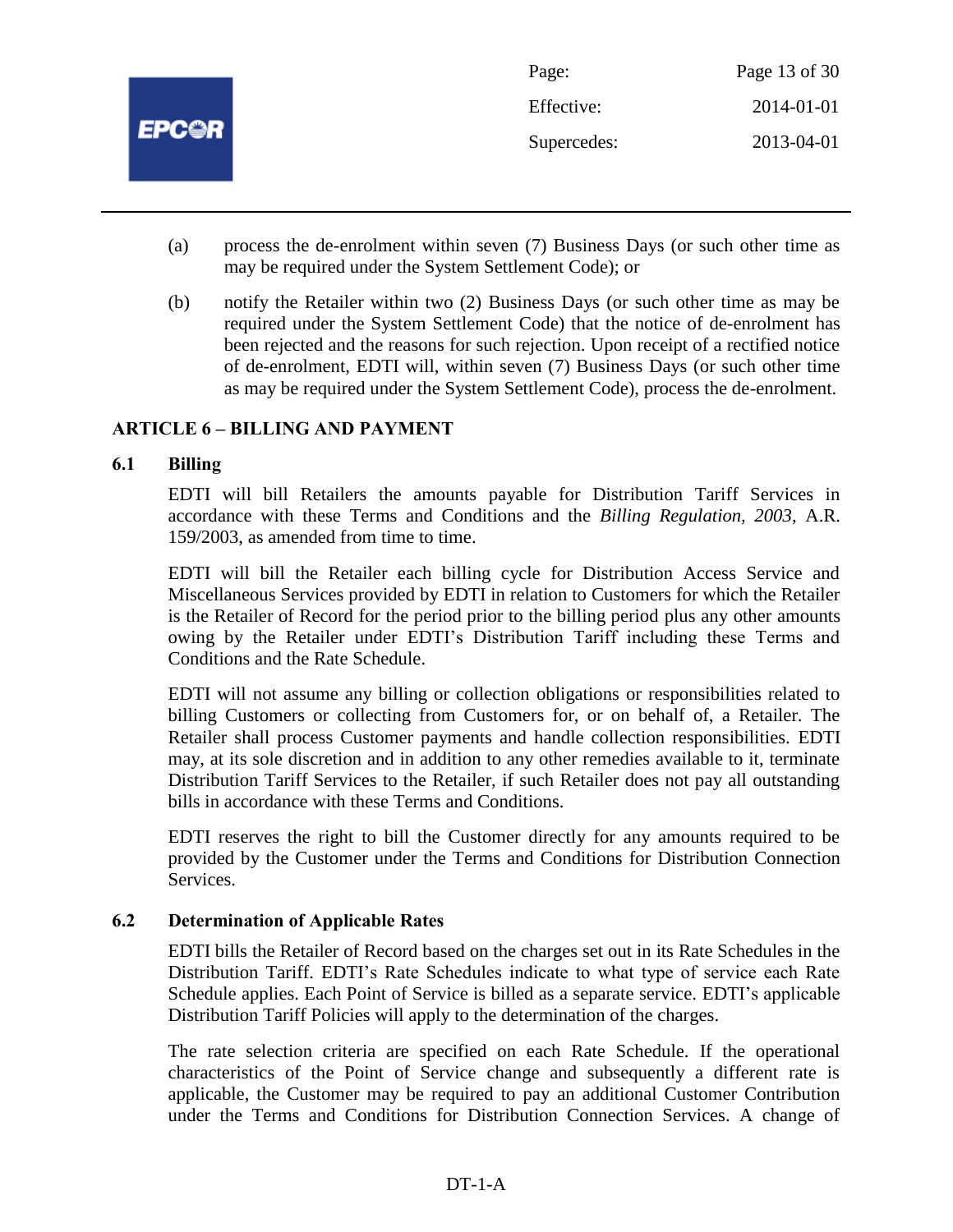

| Page:       | Page 14 of 30 |
|-------------|---------------|
| Effective:  | 2014-01-01    |
| Supercedes: | 2013-04-01    |

service under this section will not be made more than once in any twelve (12) month period.

# **6. 3 Minimum Charges**

A Minimum Charge will be calculated in accordance with the Rate Schedules.

# **6. 4 Billing Period and Information for Distribution Access Service**

The billing period for the Retailer in respect of Distribution Access Service is generally the calendar week directly proceeding the week in which the associated bill is issued to the Retailer. The amount charged to the Retailer for the billing period reflects the aggregate of charges for Distribution Access Service provided to Customers of the Retailer, with consumption periods that end within the billing period.

A bill to the Retailer for Distribution Access Service will set out the following information with respect to the billing period for which the bill is rendered:

- (a) the total amount due from the Retailer for Distribution Access Service provided by EDTI to Customers of the Retailer;
- (b) details of the amount due from the Retailer for Distribution Access Service provided by EDTI as applicable to each of the Retailer's Customers; and
- (c) any other information required to be provided by EDTI to the Retailer on a bill pursuant to the Act and Regulations.

#### **6. 5 Billing Period and Information for Miscellaneous Services**

The billing period for the Retailer in respect of Miscellaneous Services is generally the calendar month directly preceding the month in which the associated bill is issued to the Retailer. The amount charged to the Retailer for the billing period reflects the aggregate of charges for Miscellaneous Services provided to the Retailer within the billing period.

A bill to the Retailer for Miscellaneous Services will set out the following information with respect to the billing period for which the bill is rendered:

- (a) the total amount due from the Retailer for Miscellaneous Services provided by EDTI to the Retailer;
- (b) any other information required to be provided by EDTI to the Retailer on a bill pursuant to the Act and Regulations.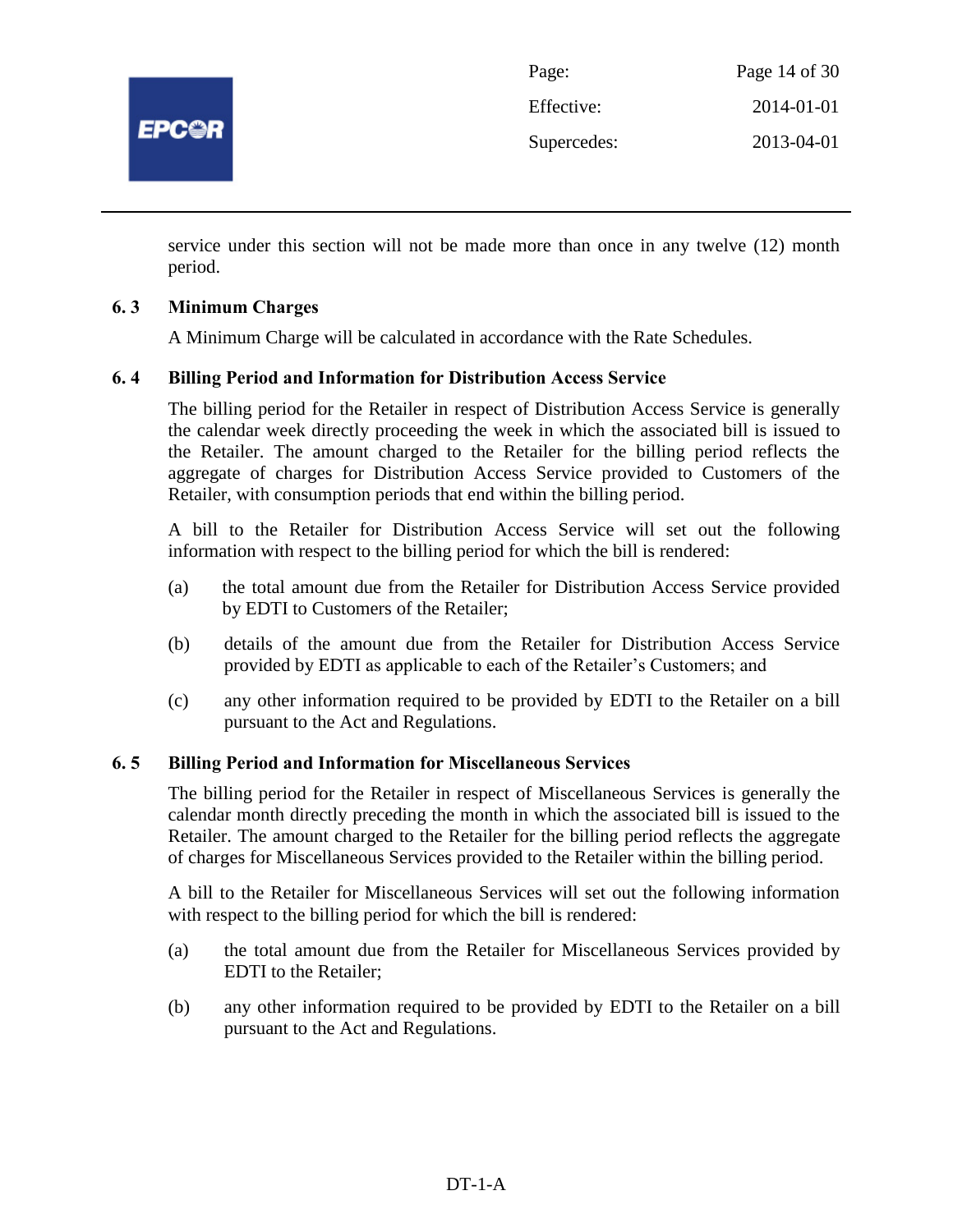|              | Page:       | Page 15 of 30 |
|--------------|-------------|---------------|
|              | Effective:  | 2014-01-01    |
| <b>EPC@R</b> | Supercedes: | 2013-04-01    |
|              |             |               |

#### **6.6 Payment and Collection**

The Retailer shall pay to EDTI, on or before the (fifth)  $5<sup>th</sup>$  Business Day following the Business Day on which the Retailer was invoiced for Distribution Access Service and on or before the (twentieth)  $20<sup>th</sup>$  Business Day following the Business Day on which the Retailer was invoiced for Miscellaneous Services, the amount invoiced by EDTI for the preceding period.

EDTI will establish an electronic billing and payment procedure for the payment of services hereunder. Notwithstanding such procedure, EDTI will accept payment by cash or cheque if agreed to by EDTI. A bill will be deemed to have been paid when a valid payment has been received by EDTI for the full amount of the bill by way of cheque or electronic fund transfer.

Should the Retailer dispute any amount owing, the Retailer shall nonetheless pay such disputed amount and subject the dispute for resolution in accordance with these Terms and Conditions. Following resolution of any such dispute, EDTI will return any amount found owing to the Retailer forthwith. Subject to the RRO Regulation, the right or ability of either EDTI or a Retailer to dispute a bill provided hereunder shall only apply to bills rendered during a period of twelve (12) months prior to the date that the disputing party first gives notice of such dispute to the non-disputing party.

The Retailer shall pay all amounts owed to EDTI for any of the Distribution Access Service provided by EDTI whether or not the Customer has paid the Retailer.

Failure to receive a bill in a timely way does not release a Retailer from the obligation to pay the amount owing on the bill.

#### **6.7 Late or Unpaid Bills**

If a Retailer defaults or is late in paying charges, EDTI shall assess a late payment fee of 1% of the amount of a weekly bill and 2% per month (26.82% per annum) of the amount on monthly bills.

#### **6.8 Adjustment of Bills in Event of Billing Error**

Where EDTI overcharges or undercharges on a bill as a result of a billing error including, but not limited to, incorrect meter reads or any calculation, rate application or clerical errors, EDTI shall render an adjusted bill for the amount of the undercharge, without interest, and shall issue a refund or credit to the Retailer for the amount of the overcharge, without interest, in accordance with the following procedures:

(a) If a Retailer is found to have been overcharged due to billing error, EDTI will calculate the amount of the overcharge (for refund to the Retailer on the Retailer's next bill following the discovery of the billing error) for those billing periods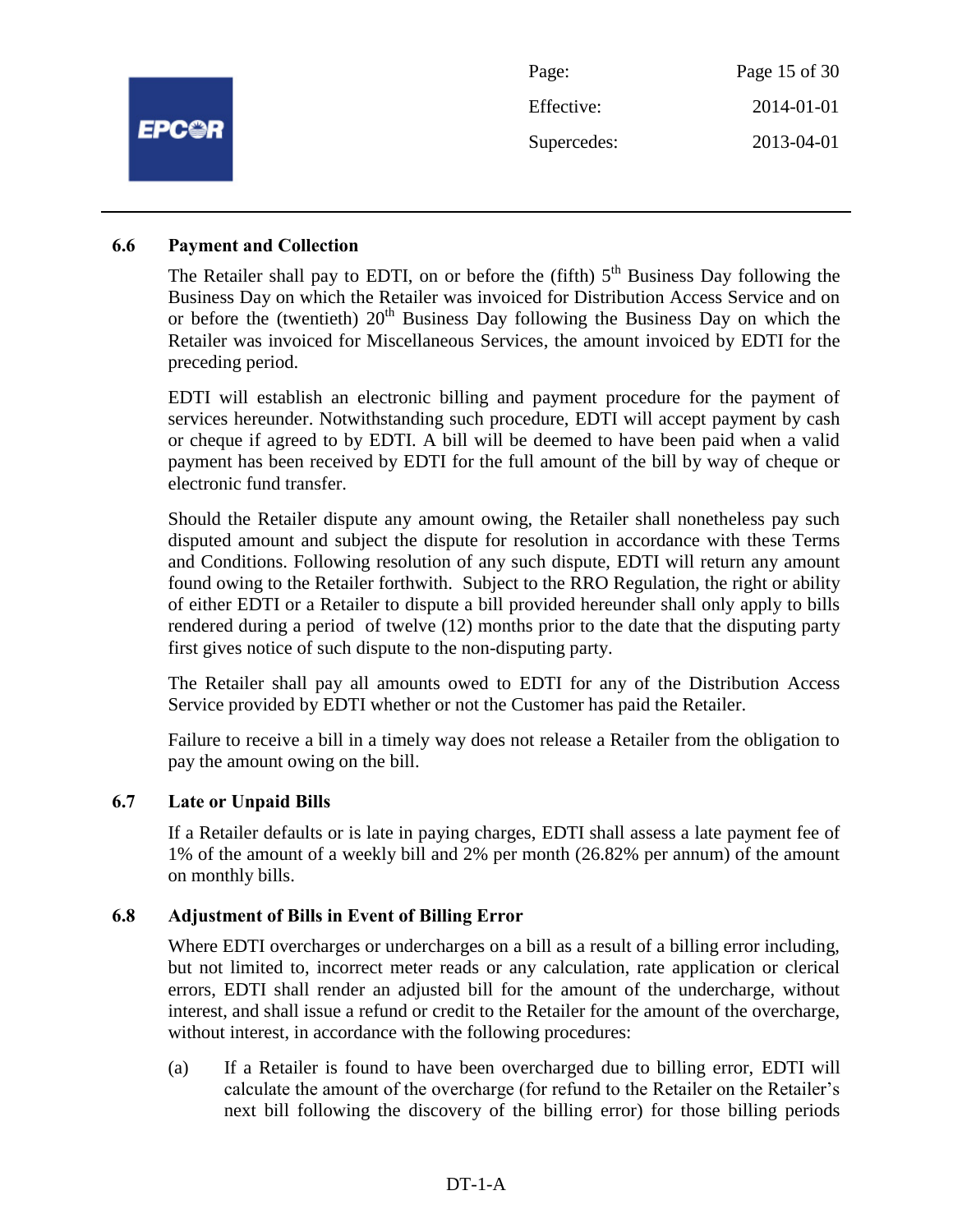

| Page:       | Page 16 of 30 |
|-------------|---------------|
| Effective:  | 2014-01-01    |
| Supercedes: | 2013-04-01    |

during which a billing error occurred up to a maximum of eight (8) years immediately preceding the month in which the billing error was discovered. However, if the period of billing error cannot be determined with reasonable accuracy, the overcharge will be calculated for the three (3) month period immediately proceeding the month in which the billing error was discovered.

(b) If a Retailer is found to have been undercharged due to billing error, subject to the RRO Regulation, EDTI will bill the Retailer for those billing periods during which a billing error occurred up to a maximum of eleven (11) months immediately preceding the month in which the billing error was discovered. However, if the period of billing error cannot be determined with reasonable accuracy, the undercharge will be calculated for the three (3) months period immediately proceeding the month in which the billing error was discovered.

Notwithstanding (a) and (b) above, where the rate that applies to a site is Direct Connect or DC under EDTI's Rate Schedules, any credit or debit resulting from an overcharge or undercharge on a bill in respect of the site as a result of a billing error will be addressed in accordance with the applicable provisions of the Independent System Operator's approved Terms and Conditions of Service and the ISO Rules & Standards.

Whenever EDTI adjusts any bills to the Retailer in the event of billing error, and issues an adjusted bill to the Retailer in respect thereof, the Retailer shall be responsible for adjusting bills and issuing refunds or credits as appropriate to the affected Customers.

EDTI may assess a charge to the Retailer for reviewing billing as set forth in the Fee Schedule, where EDTI has not been responsible for any billing error.

# **6.9 Unauthorized Use**

Where EDTI determines that there has been unauthorized use of electric service at a Site including, but not limited to, meter tampering, unauthorized connection or reconnection, theft or fraud whereby EDTI is denied full compensation for Distribution Access Service provided, EDTI may make changes in its meters, appliances or facilities or take other appropriate corrective action, including where necessary the disconnection of the Service Connection for the Site and will bill the Retailer of Record for the Site for EDTI's estimate of such unauthorized use. Nothing in this Section shall limit any other rights or remedies that EDTI may have in connection with such unauthorized use.

# **6.10 Collection of Taxes**

EDTI shall collect from the Retailer all franchise fees and sales, excise or other taxes imposed by governmental authorities that are applicable to Distribution Tariff Services, including Distribution Access Service and Miscellaneous Services, provided by EDTI to Customers of the Retailer.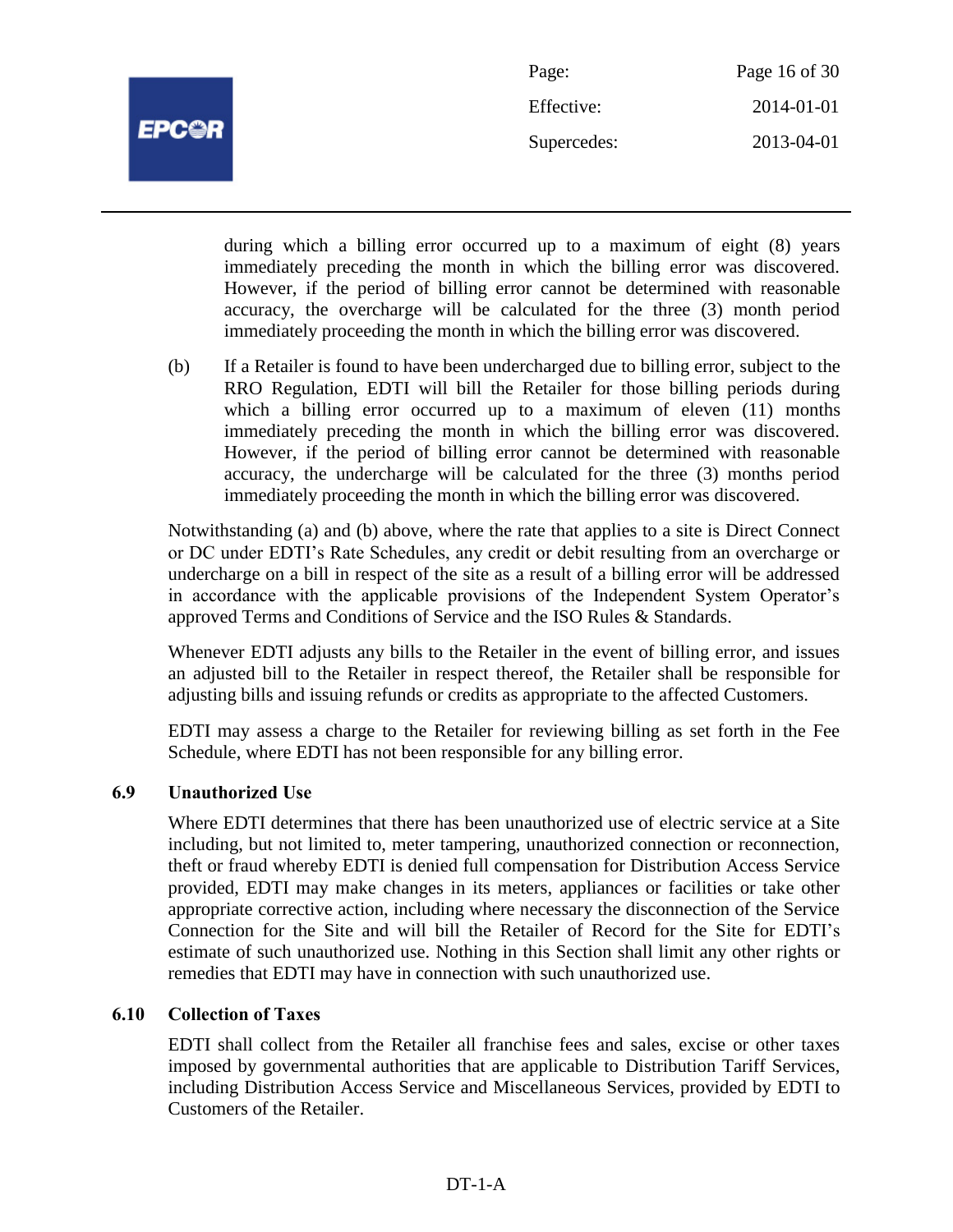

## **ARTICLE 7 – DISCONTINUANCE OF DISTRIBUTION ACCESS SERVICE**

#### **7.1 Discontinuance at Request of Customer**

Customers arrange termination of Distribution Access Service through their Retailer of Record. If Distribution Access Service is no longer required, the Retailer of Record must notify EDTI at least five (5) Business Days before the service is to be discontinued.

### **7.2 Discontinuance by De-energization**

A Retailer may request that EDTI De-energize a Site. To discontinue Distribution Access Service through De-energization, a Retailer shall, at least five (5) Business Days (or such other time as may be required under the System Settlement Code) before the site is to be De-energized, complete and provide to EDTI a notice of De-energization pursuant to the requirements of the Retailer Handbook and the Settlement System Code. Such notice of De-energization shall clearly specify the Retailer's reasons for seeking to De-energize a site.

EDTI reserves the right, but is not obligated, to verify the identity of the Customer of the Retailer pursuant to which De-energization has been requested, and the accuracy of the Customer Information that has been provided by the Retailer.

Upon receipt of such notice EDTI will either:

- (a) process the De-energization within five (5) Business Days (or such other time as may be required under the System Settlement Code); or
- (b) notify the Retailer within two (2) Business Days (or such other time as may be required under the System Settlement Code) that the notice of De-energization has been rejected and the reasons for such rejection. Upon receipt of the rectified notice of De-energization, EDTI will, within five (5) Business Days (or such other time as may be required under the System Settlement Code), process the Deenergization.

Notwithstanding the foregoing:

- (c) EDTI may reject the notice of De-energization if EDTI, acting reasonably, determines that any information required in the application, including the Customer Information provided by the Retailer, is false, incomplete or inaccurate in any respect;
- (d) EDTI will not process a De-energization if:
	- (i) EDTI believes De-energization could cause any actual or threatened danger to life or property or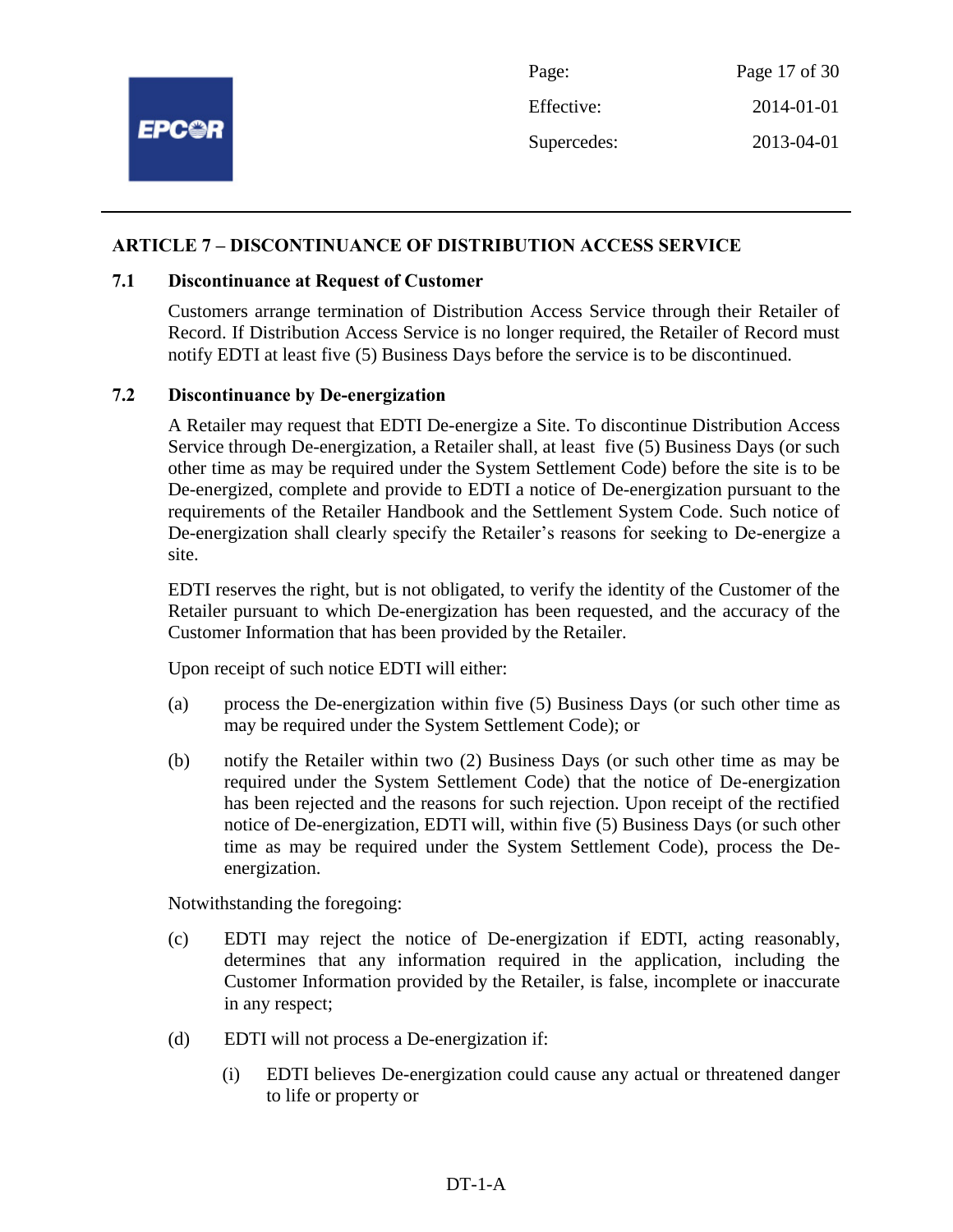

Page: Page 18 of 30 Effective: 2014-01-01 Supercedes: 2013-04-01

(ii) the Customer is a residential rate classification Customer, the request for the De-energization is for non-payment and the De-energization would occur at any time during the period from October 15 to April 15 or at any other time when the temperature is forecast to be below 0 degrees Celsius in the 24 hour period immediately following the proposed De-energization provided that EDTI may, in its discretion, install a device to limit or reduce the amount of Energy provided to the Customer.

At the request of the Retailer or the Customer, EDTI will leave all of its Facilities in place after the Point of Service has been de-energized provided that, if the Point of Service remains de-energized for a period in excess of three (3) months, EDTI may remove its Facilities.

Upon De-energization, the Retailer will remain as the Customer's Retailer of Record unless a De-Select Request is submitted by the Retailer to EDTI and the process has been completed successfully.

The Retailer is responsible to ensure that its Customer is provided notice of a Deenergization and for the consequences of the De-energization. EDTI will have no liability for any disputes between the Customer and the Retailer in relation to a De-energization.

# **7.3 Discontinuance by EDTI**

EDTI may discontinue Distribution Access Service to a Retailer if any of the following occur:

- (a) if the Retailer sells Electricity to Customers whose annual consumption is below 250,000 kWh, the Retailer's license issued pursuant to the *Fair Trading Act,*R.S.A. 2000, c. F-2, has been revoked or not renewed, or
- (b) the Retailer has failed to meet its obligations under these Terms and Conditions or its Distribution Services Agreement with EDTI, or
- (c) the Retailer has failed to meet its security requirements pursuant to Article 8

Notification of discontinuance will be made electronically to the Retailer.

# **ARTICLE 8 – SECURITY REQUIREMENTS**

# **8.1 Security**

The Retailer shall provide the security deposit required under the Distribution Tariff Regulation to ensure that the Retailer is and remains of sufficient financial standing to meet its ongoing financial obligations.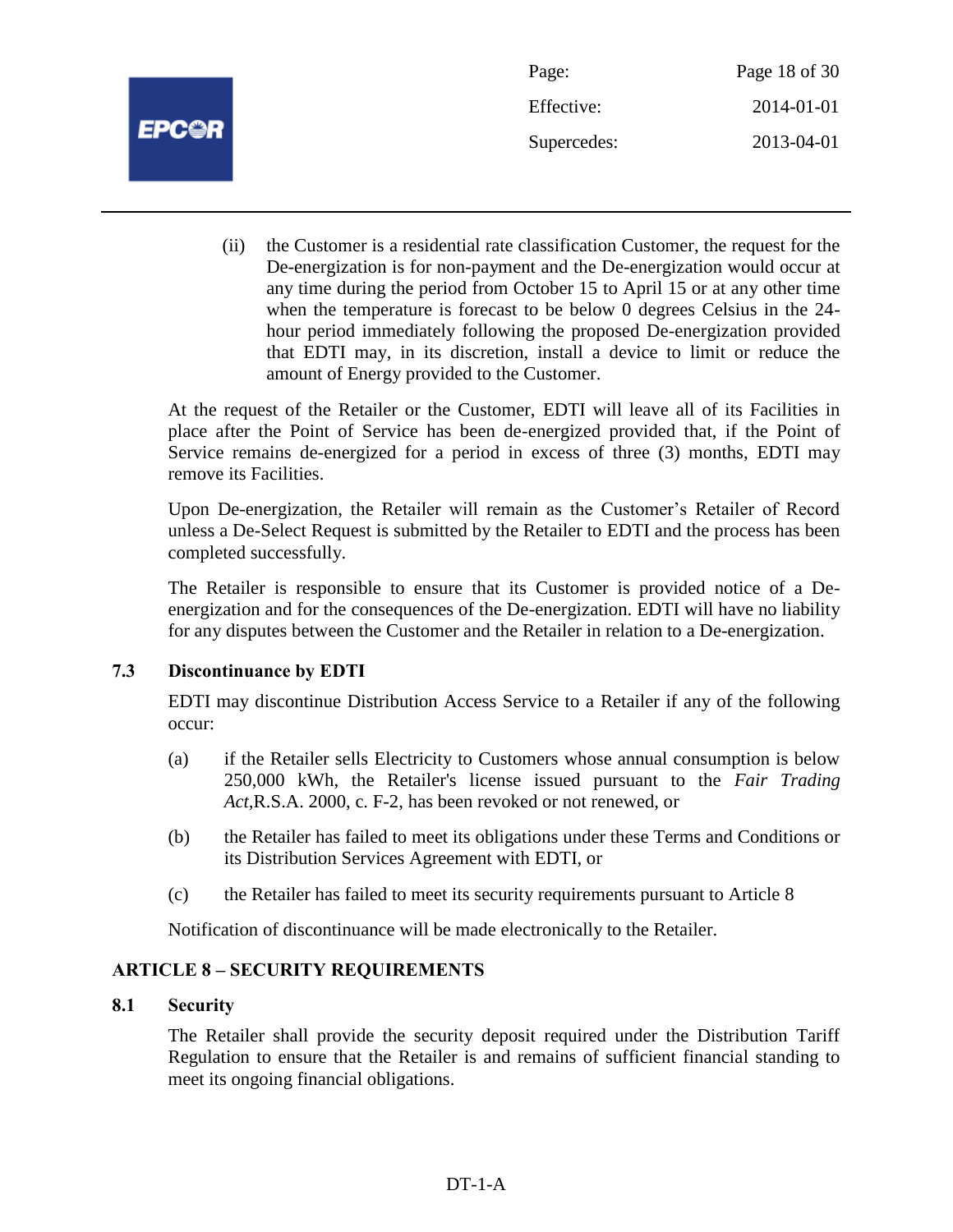|              | Page:       | Page 19 of 30 |
|--------------|-------------|---------------|
| <b>EPC@R</b> | Effective:  | 2014-01-01    |
|              | Supercedes: | 2013-04-01    |
|              |             |               |

The Retailer's application to EDTI for service under the Distribution Tariff must include the Retailer's projected value of its payments to EDTI under EDTI's Distribution Tariff over the period provided in section 8 of the Distribution Tariff, the Retailer's current Credit Rating, if it is seeking a reduction in its security deposit, and the current Credit Rating of any proposed guarantors, if the Retailer's security deposit will include a guarantee.

For the purposes of projecting the Retailer's payments under EDTI's Distribution Tariff pursuant to section 8(2)(b) of Distribution Tariff Regulation the total of:

- (a) twenty (20) days; plus
- (b) the number of days between consecutive bills issued by EDTI to the Retailer; plus
- (c) the number of days from the issuance of a bill by EDTI until payment is due from the Retailer;

shall equal thirty-four (34) days.

EDTI will confirm the Credit Rating of the Retailer, if provided, and the Credit Rating of any guarantor, if any, providing a guarantee as a security deposit. If the Retailer or guarantor has obtained more than one Credit Rating, the lowest Credit Rating will be used in the assessment.

EDTI, subject to review and assessment, shall confirm the amount of security required to be provided by the Retailer, taking into account any reduction that the Retailer may be entitled to under section 9 of the Distribution Tariff Regulation and notify the Retailer of its security requirement within twenty (20) Business Days of the Retailer's complete application for Distribution Access Service.

Subject to section 9 of the Distribution Tariff Regulation, the Retailer shall provide security in the form of a financial deposit, a bond, an irrevocable letter of credit or an irrevocable guarantee from a person, other than the Retailer, with a Credit Rating, or a combination thereof, in each case in a form acceptable to EDTI.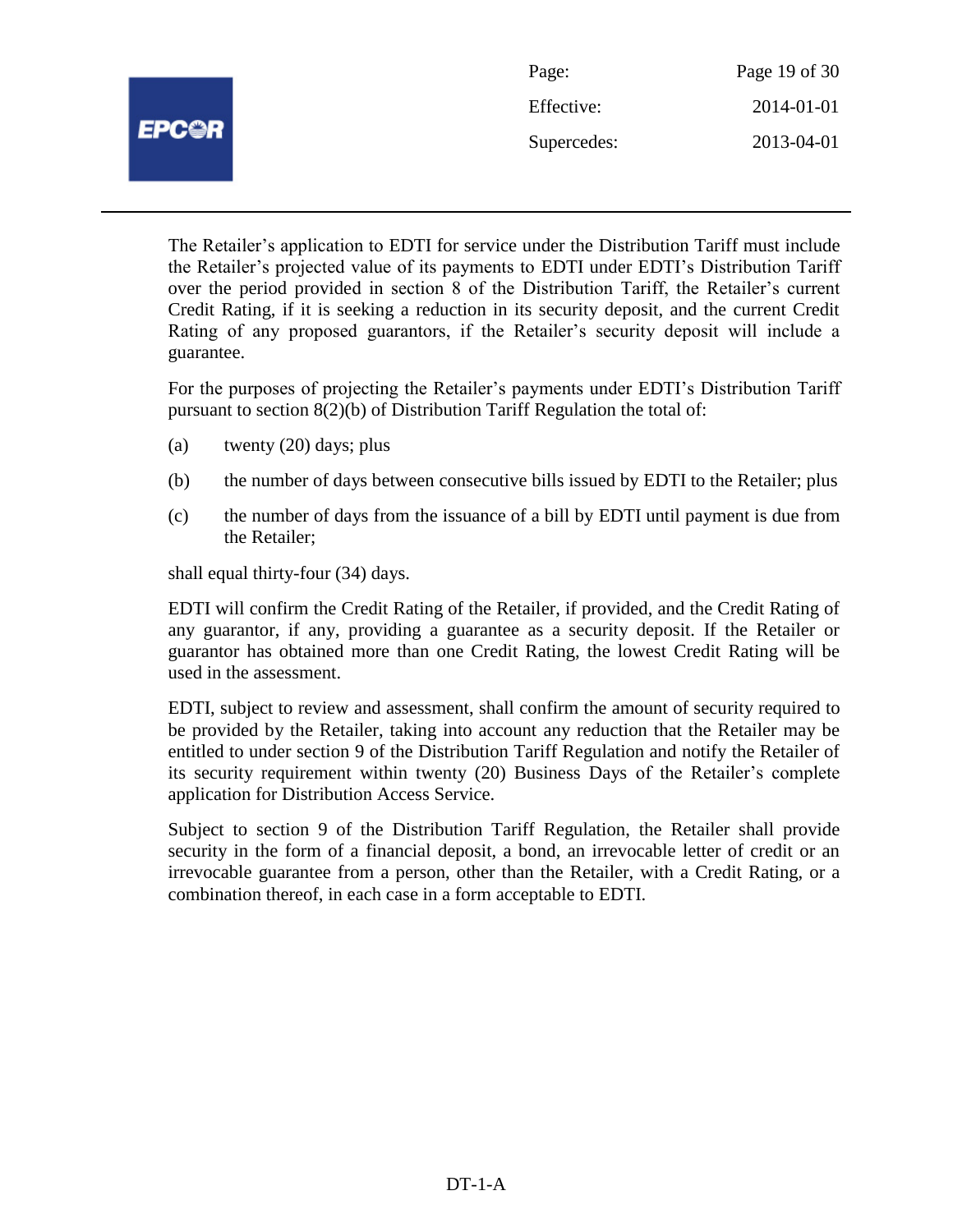|              | Page:       | Page 20 of 30 |
|--------------|-------------|---------------|
| <b>EPC@R</b> | Effective:  | 2014-01-01    |
|              | Supercedes: | 2013-04-01    |
|              |             |               |

#### **8.2 Maintenance of Security**

As required by section 8 of the Distribution Tariff Regulation, if a retailer's actual outstanding charges under EDTI's Distribution Tariff are materially greater than the projected value provided by the Retailer under Section 8.1 of these Terms and Conditions, EDTI will update the projection and, if additional security is required based on the updated projection, require the Retailer to provide additional security. The Retailer must provide the additional security within five (5) Business Days of EDTI's request to do so as required under section 8 of the Distribution Tariff Regulation.

A Retailer whose security deposit has been reduced pursuant to the Distribution Tariff Regulation by virtue of its Credit Rating shall report to EDTI any downgrading of its Credit Rating within two (2) Business Days of the downgrading and must provide any additional security required as a result of the downgrading within five (5) Business Days of the downgrading as required under section 9 of the Distribution Tariff Regulation.

If the Retailer fails to provide any additional security that it is required to provide, EDTI reserves the right to suspend the provision of additional Distribution Access Service until the Retailer provided EDTI with the required security.

A Retailer must maintain the required amount of security deposit until all obligations of the Retailer under EDTI's Distribution Tariff are satisfied.

#### **8.3 Use of Security**

If a Retailer defaults in paying any amounts owing under EDTI's Distribution Tariff, EDTI will provide the Retailer notice as required by section 12 of the Distribution Tariff Regulation and will be entitled to draw on the security deposit of the Retailer to recover the Retailer's arrears including any accrued interest if they are not paid within three (3) Business Days after the date of the notice, provided that EDTI shall be entitled to draw on the security deposit without notice if, in the opinion of EDTI, the giving of such notice would impair EDTI's ability to make a claim against the Retailer's security or to deduct the unpaid arrears from the Retailer's financial deposit. EDTI may require additional security to replace the security drawn down because of the default by the Retailer. The Retailer must provide the additional security within five (5) Business Days of EDTI's request to do so.

#### **8.4 Suspension of Service**

If the Retailer fails to provide any security that it is required to provide under this Article 8, EDTI reserves the right to suspend the provision of additional Distribution Access Service until the Retailer provides EDTI with the required security.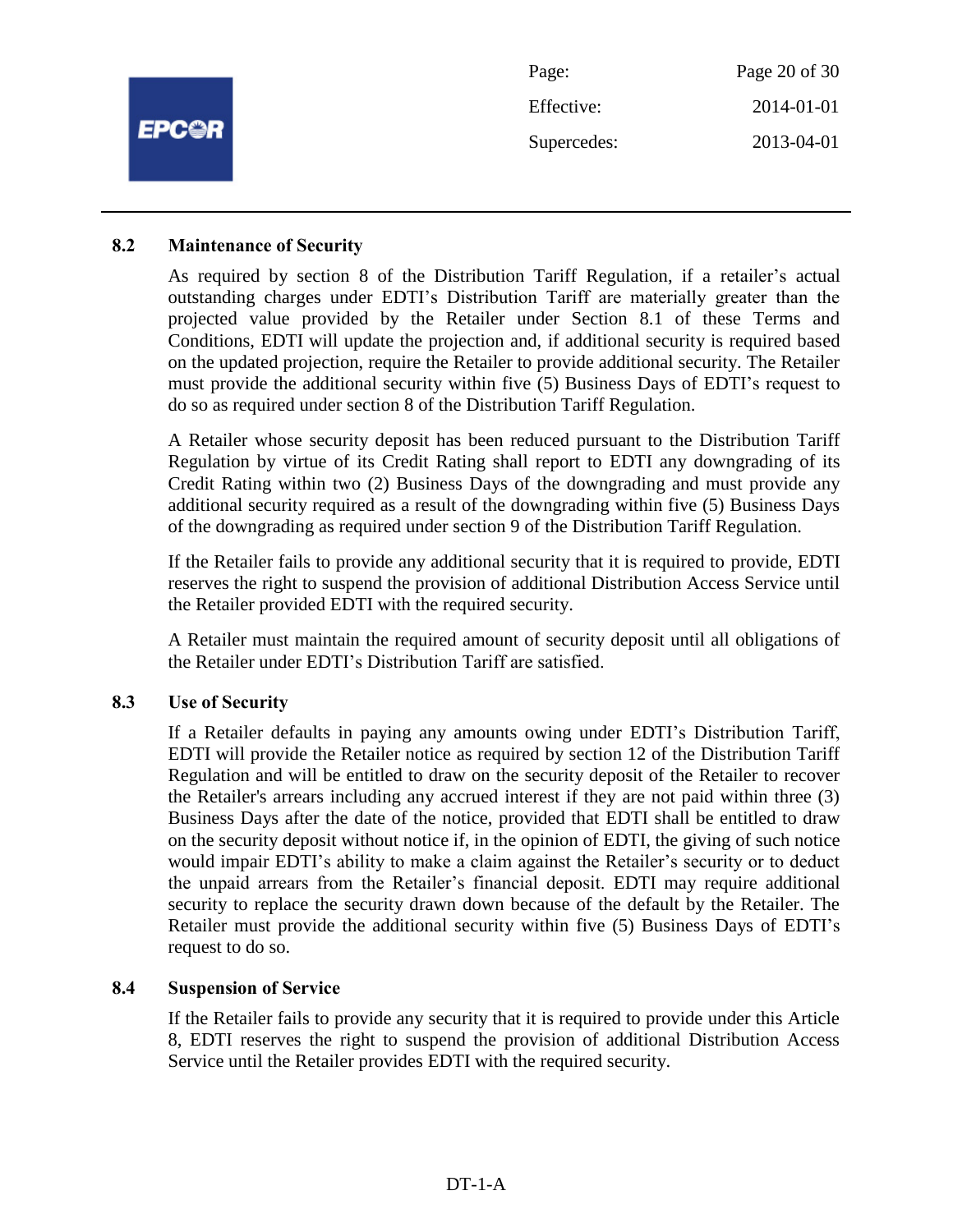

#### **8.5 Costs of Security**

All costs associated with the provisions of the security required to be provided by a Retailer for its obligations under EDTI's Distribution Tariff are the responsibility of the Retailer.

#### **ARTICLE 9 – METERING**

#### **9.1 Meter Reading**

EDTI shall make an actual meter reading for each Point of Service for which it provides Distribution Access Service for Customers of the Retailer in accordance with EDTI's meter reading schedule. At the request of a Retailer of Record, EDTI shall make an actual meter reading, off-cycle, as may be requested by the Retailer and EDTI will charge the Retailer for additional meter reading expense as set forth in the Fee Schedule.

#### **9.2 Record**

An accurate record of meter readings will be kept by EDTI which will be the basis for billing by EDTI to the Retailer in accordance with the Distribution Tariff.

#### **9.3 Estimated Consumption and Demand**

The amount of energy used by a Customer will be estimated by EDTI based on the best available sources of information and evidence in the following circumstances:

- (a) where the Customer's Point of Service is not metered;
- (b) where a meter is inaccessible due to conditions on the Customer's premises;
- (c) where the meter is not scheduled to be read;
- (d) where it is determined that the amount of energy used was different from that recorded or billed due to incorrect billing procedures;
- (e) where a meter reading schedule or a meter change creates a transition period in EDTI's billing cycle; or
- (f) if the seal of a meter is broken or if the meter does not register correctly, regardless of the cause.

For small general service Customers whose load requirements are small, consistent, and can be accurately predicted, the billing demand may be determined, at the sole discretion of EDTI, from the nameplate rating of the Customer's equipment rather than being metered.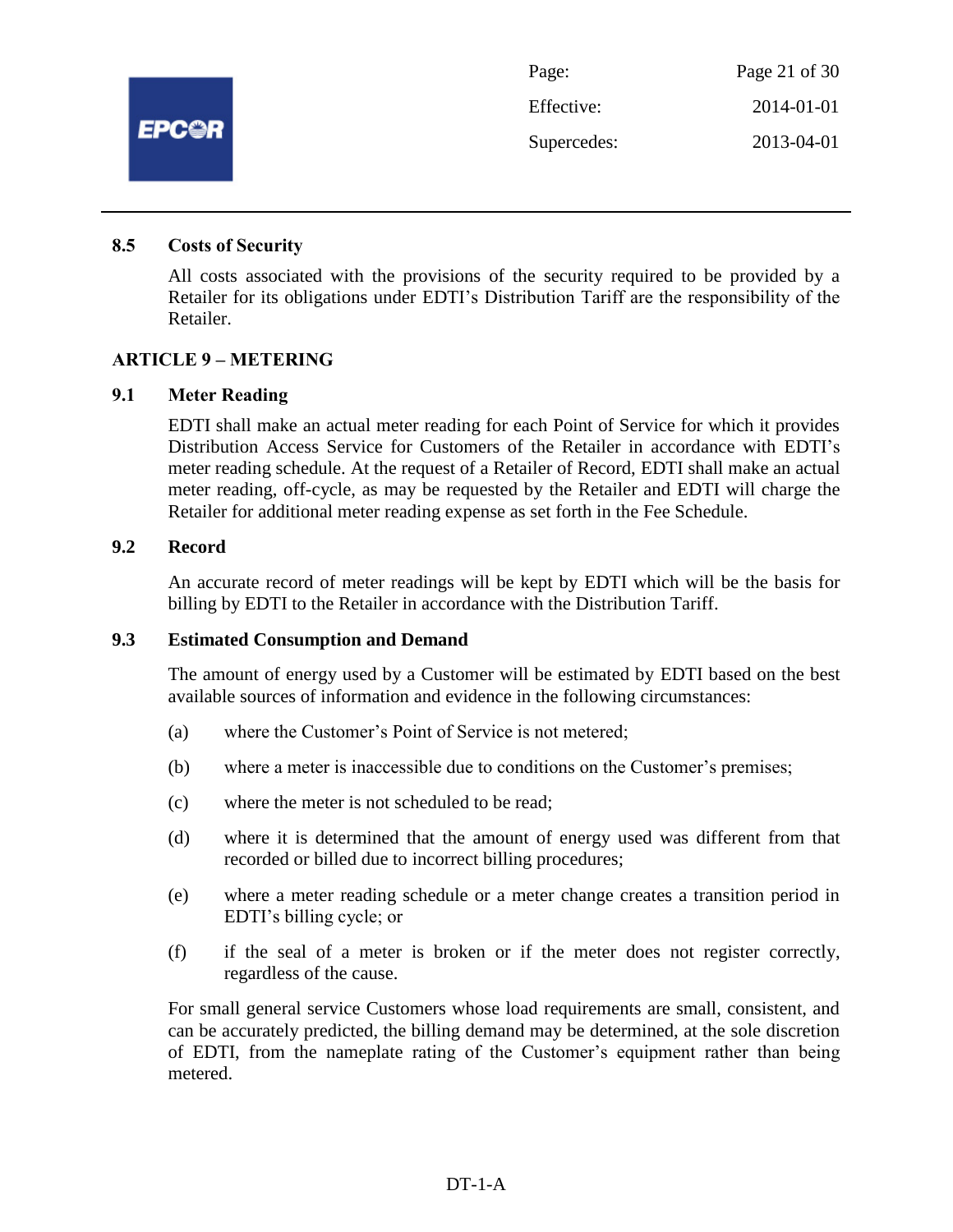

The demand of certain equipment which is used for short periods of time, such as arc welders, does not fully register on the thermal demand meters. Points of Service which include this type of equipment may be billed on an estimated demand.

If requested by the Retailer, EDTI will provide the Retailer with a description of the methodology used to estimate the use of energy by the Customers of the Retailer.

# **9.4 Other Metering Services**

At the request by the Retailer, or with the Retailer's consent, EDTI may provide other metering services, above standard metering service, in its discretion, acting reasonably, and may charge separate fees for such service.

# **9.5 Meter Testing**

At the request of a Retailer, EDTI shall arrange for on-site meter verification and if necessary, shall arrange for a meter to be tested by an official designated for that purpose by Measurement Canada or accredited agency as may, from time to time, be designated for this purpose. EDTI charges a fee as set forth in the Fee Schedule. If the meter is inaccurate, EDTI will refund the fee and make appropriate adjustments to the applicable Retailer's bills. If the meter is found to be accurate, EDTI will keep the fee to cover the cost of testing the meter.

## **9.6 Adjustments for Faulty Metering**

EDTI may make consumption and demand adjustments for faulty metering:

- (a) if the seal of a meter is broken or if the meter does not register correctly regardless of the cause;
- (b) when a Point of Service has been unmetered or incorrectly metered, regardless of the cause, or when a meter is found to be inaccurate in accordance with the *Electricity and Gas Inspection Act*, R.S. 1985, c. E-4 as amended from time to time; in these cases EDTI will make adjustments for a period not exceeding three (3) months, unless it can be shown that the error was due to some specific reported cause, the date of which can be fixed, in which case the actual date shall be used; or
- (c) where a Point of Service is unmetered and any seal attached to motors or other equipment is broken or any unauthorized change in the Facilities has been made.

Notwithstanding the section "Adjustment of Bills in Event of Billing Error", in any of the above noted cases EDTI may make adjustments for the lesser of the period of the error or one (1) year.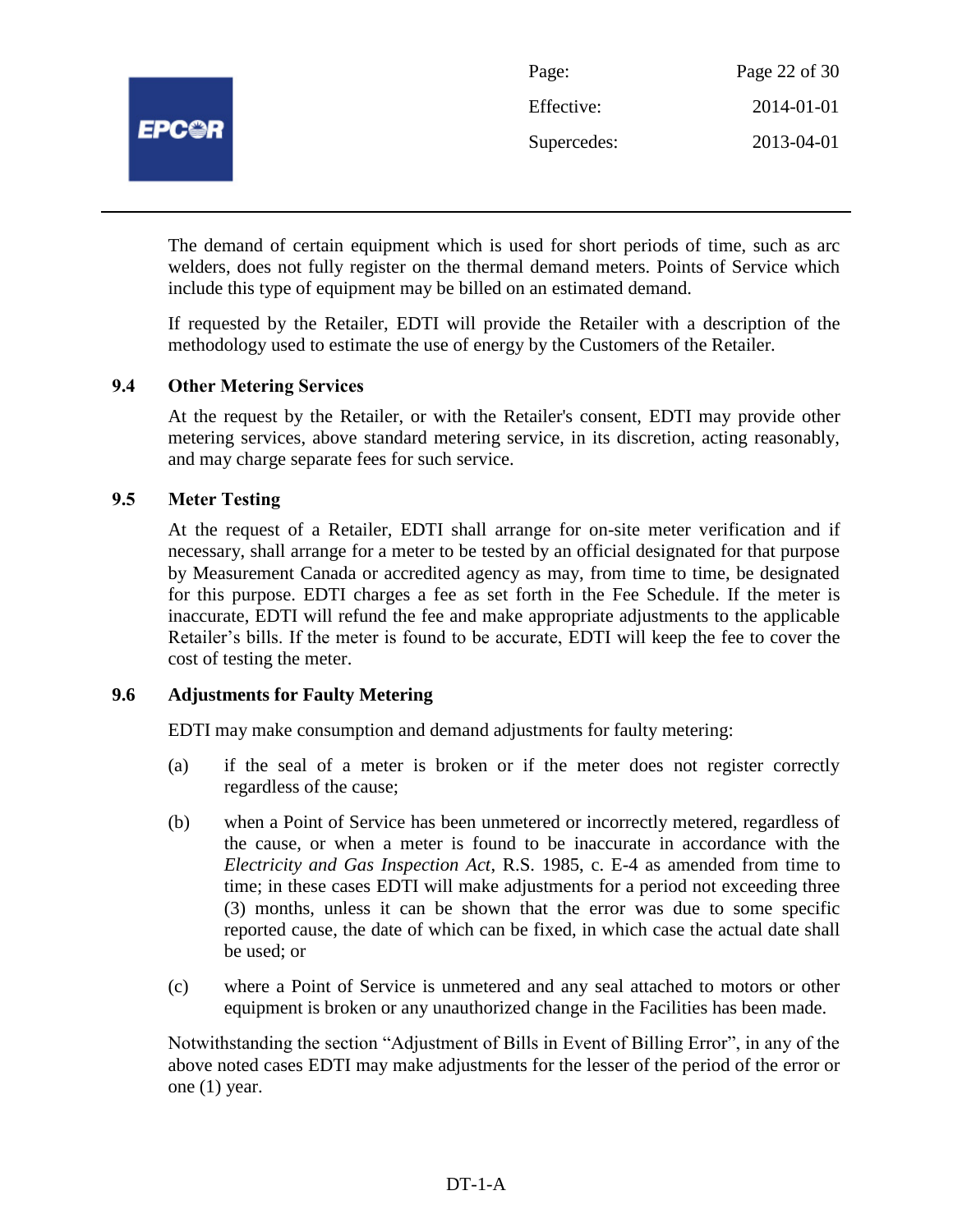

Page: Page 23 of 30 Effective: 2014-01-01 Supercedes: 2013-04-01

#### **ARTICLE 10 – LOAD SETTLEMENT**

#### **10.1 Request for Information**

A Retailer may request profiling and settlement information above the basic service provisions for Load Settlement specified in the Settlement System Code providing:

- (a) the Retailer provides a written request to EDTI outlining the purpose for the additional settlement information; and
- (b) the additional settlement information applies only to the Customers of the Retailer.

Upon satisfaction of the above requirements, EDTI will advise the Retailer in a written proposal of the type of work, time of delivery and charges necessary to provide the additional settlement information to the Retailer.

#### **10.2 Liability**

The process of Retailer Load estimation involves statistical samples and estimating error. EDTI shall not be responsible for any sampling or estimating errors and shall not be liable to any Retailer for any costs that are associated with such errors.

#### **ARTICLE 11 – LIABILITY AND INDEMNITY**

#### **11.1 EDTI Liability**

Notwithstanding any other provision of these Terms and Conditions or any provision of any agreement between EDTI and a Retailer relating to the provision of Distribution Tariff Services (an "EDTI Agreement") EDTI, its directors, officers, agents, employees and representatives ("EDTI Parties") shall not be liable to the Customer, its directors, officers, agents, employees and representatives (collectively, the "Retailer Parties" and, individually, a "Retailer Party") for any loss, injury, damage, expense, charge, cost or liability of any kind suffered or incurred by the Retailer Parties, or any of them, whether of a direct, indirect, special or consequential nature, howsoever or whensoever caused, and whether in any way caused by or resulting from the acts or omissions of the EDTI Parties, or any of them, except for direct property damages incurred by the Retailer as a direct result of a breach of these Terms and Conditions or applicable EDTI Agreement or other act or omission by an EDTI Party, which breach or other act or omission is caused by the negligence or willful act or omission of harm of such EDTI Party. Any liability under this Section will be limited to an amount in proportion to the degree to which the EDTI Party acting negligently or willfully is determined to be at fault. For the purpose of the foregoing and without otherwise restricting the generality thereof, "direct property damage" shall not include loss of revenue, loss of profits, loss of earnings, loss of production, loss of contract, cost of purchased or replacement capacity and energy, cost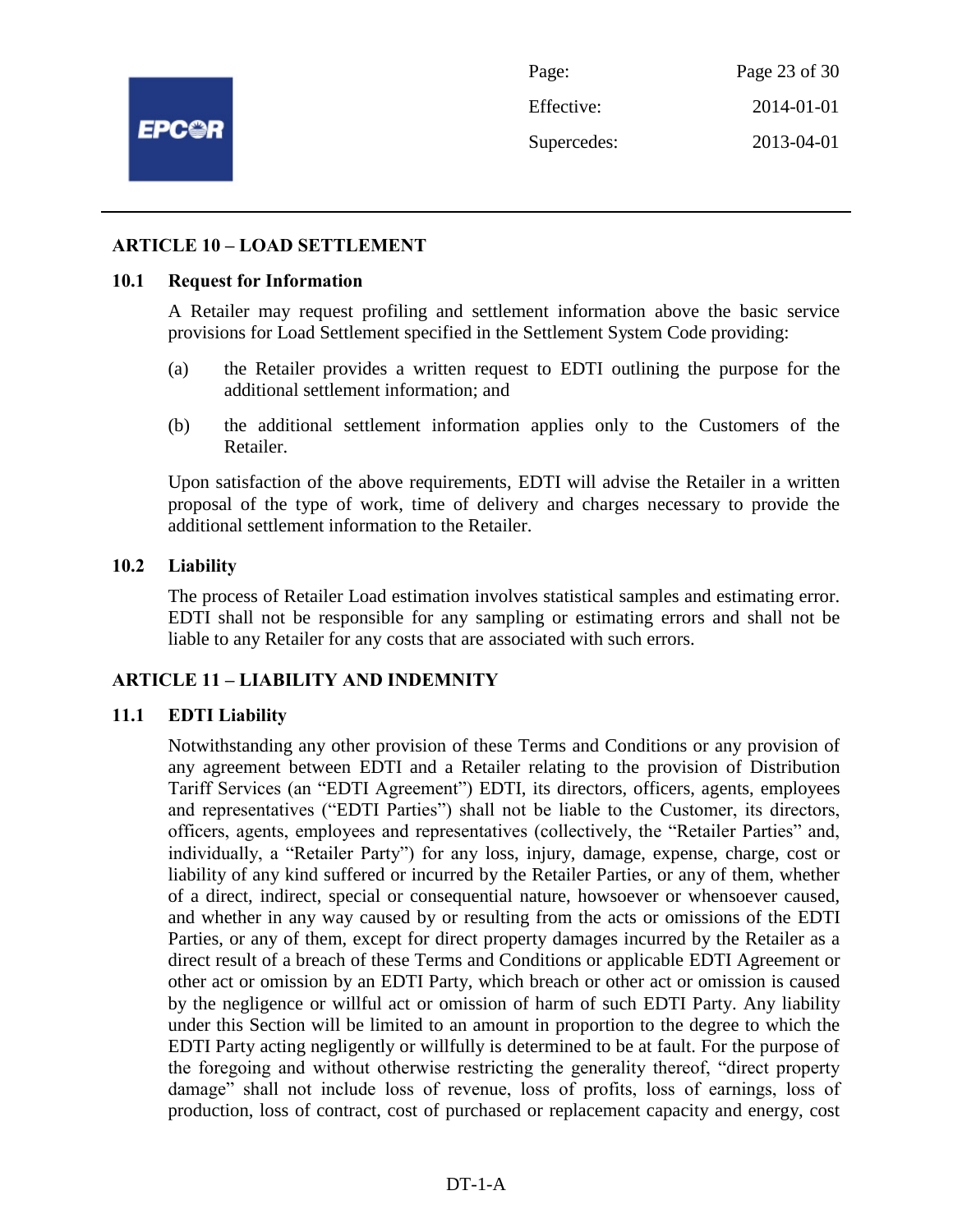

| Page:       | Page 24 of 30 |
|-------------|---------------|
| Effective:  | 2014-01-01    |
| Supercedes: | 2013-04-01    |

of capital, and loss of use of any facilities or property, or any other similar damage or loss whatsoever.

# **11.2 Release**

Subject to Section 11.1 above, none of the EDTI Parties (as defined above) will be liable to any of the Retailer Parties (as defined above) for any damages, costs, expenses, injuries, losses, or liabilities suffered or incurred by the Retailer Parties or any of them, howsoever and whensoever caused, and each Retailer Party hereby forever releases each of the EDTI Parties from any liability or obligation in respect thereof.

# **11.3 Retailer Liability**

# **11.3.1 General**

In addition to any other liability provisions set out in these Terms and Conditions or any provision in an EDTI Agreement (as defined above), a Retailer Party (as defined above) shall be liable for any damages, costs, expenses, injuries, losses, or liabilities suffered or incurred by EDTI Parties (as defined above), whether of a direct or indirect nature, caused by or arising from any acts or omissions of a Retailer Party that result in a breach ("Breach") of these Terms and Conditions or the applicable EDTI Agreement, or any negligent or willful acts or omissions of harm of a Retailer Party outside of a Breach. Any liability under this section will be limited to an amount in proportion to the degree to which the Retailer Party is at fault.

# **11.3.2 Indemnification by Retailer of EDTI for Third Party Claims**

- (a) A Retailer (the "Indemnitor") shall indemnify and hold harmless EDTI Parties (as defined above) ("Indemnitee(s)") from and against any direct damages, injuries, losses and other liabilities claimed against the Indemnitee or any of them, and all related costs and expenses (including reasonable legal fees) suffered or incurred by any of them in relation to any claims, causes of action, actions, suits or proceedings by a third party ("Claim") which arise from damage to property or injury to or death of persons resulting from the Indemnitor's failure to perform its obligations under these Terms and Conditions or the applicable EDTI Agreement (as defined above), which failure is caused by the negligence or willful act or omission of harm of the Indemnitor acting within the scope of its authority or employment. The indemnity under this section will be limited to an amount in proportion to the degree to which the Indemnitor is at fault.
- (b) In the event that an Indemnitee is entitled to and desires to assert its right to indemnification from an Indemnitor under this Section, such Indemnitee will give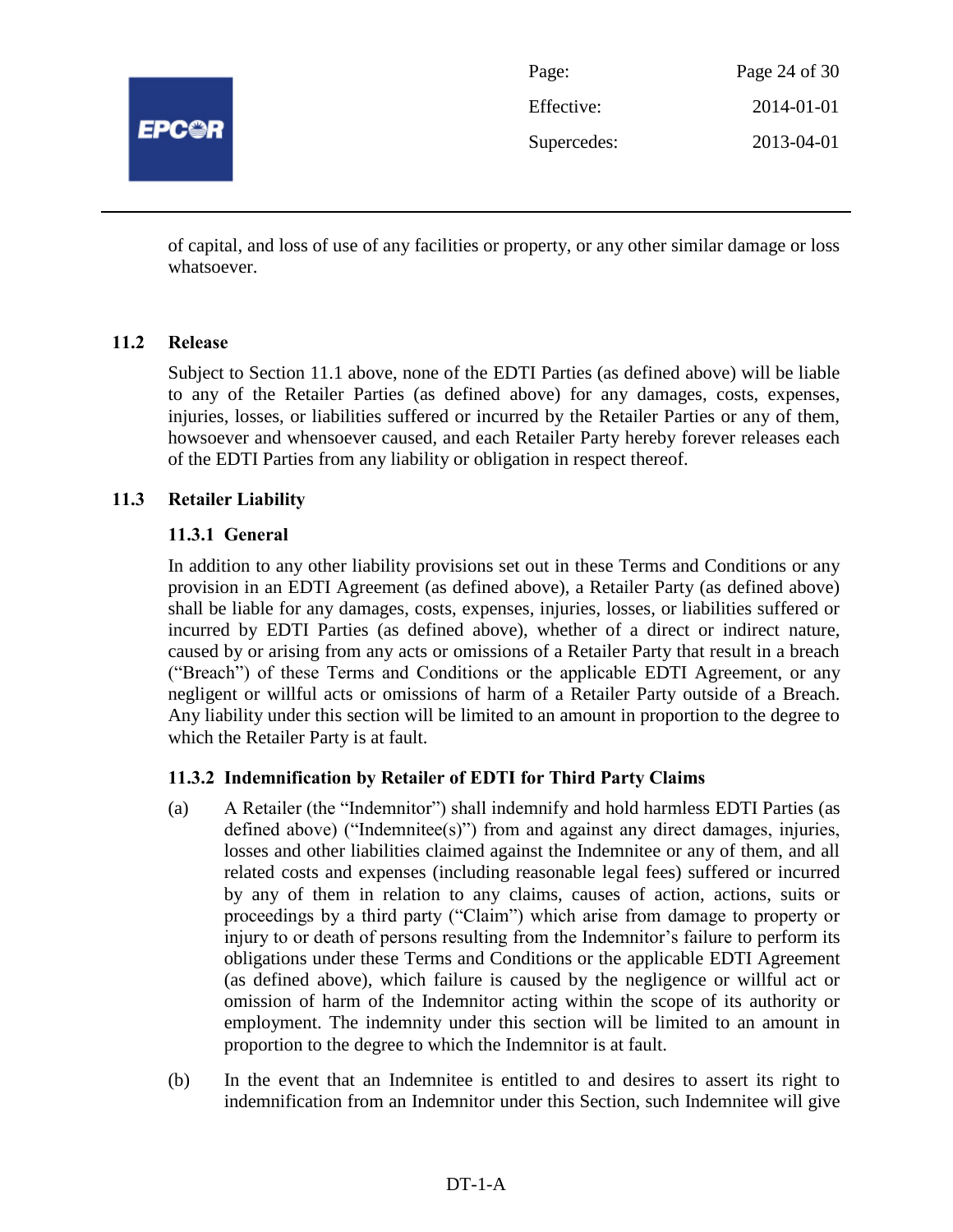

| Page:       | Page 25 of 30 |
|-------------|---------------|
| Effective:  | 2014-01-01    |
| Supercedes: | 2013-04-01    |

the Indemnitor prompt notice of the Claim, which shall describe the Claim in reasonable detail and shall indicate the estimated amount, if practicable, of the indemnifiable loss that has been or may be sustained by the Indemnitee. The failure to promptly notify the Indemnitor hereunder shall not relieve the Indemnitor of its obligations hereunder, except to the extent that the Indemnitor is actually and materially prejudiced by the failure to so notify promptly.

- (c) Subject to Section 11.3.2(b) hereof, if the Indemnitor delivers to the Indemnitee a written acknowledgement of its unconditional and irrevocable obligation to indemnify the Indemnitee under Section 11.3.2(a) in respect of:
	- (i) all of the damages, injuries, losses, liabilities, costs and expenses that may be claimed against, or suffered or incurred by, the Indemnitee in respect of the Claim within ten (10) days following the Indemnitor's receipt of the Indemnitee's notice of such Claim and if the existence of such obligation to indemnify is made known by the Indemnitor to the third-party claimant (and, if applicable, to the court or other tribunal determining the Claim), the Indemnitee shall make available to the Indemnitor all information in its possession or to which it has access, other than information that has been designated as confidential by the provider of such information, which is or may be relevant to the particular Claim and the Indemnitor shall be entitled, at its option, to take carriage of the defense of the Claim by its own counsel and, if it elects to do so, the Indemnitee shall cooperate with the Indemnitor to the fullest reasonable extent in the defense, settlement or compromise of the Claim; or
	- (ii) some, but less than all, of the damages, injuries, losses, liabilities, costs and expenses that may be claimed against, or suffered or incurred by, the Indemnitee in respect of the Claim within ten (10) days following the Indemnitor's receipt of the Indemnitee's notice of such Claim and if the Indemnitee is of the opinion that the Indemnitor's interests are not in conflict with its own, the Indemnitee shall make available to the Indemnitor all information in its possession or to which it has access, other than information that has been designated as confidential by the provider of such information, which is or may be relevant to that portion of the Claim in respect of which the Indemnitor has an obligation to indemnify the Indemnitee and consult with the Indemnitor in respect thereof.

The Indemnitee shall not make any admission of the liability regarding, or settle or compromise, that portion of the Claim in respect of which the Indemnitor has acknowledged its obligation to indemnify the Indemnitee without the written consent of the Indemnitor, which consent shall not be unreasonably withheld.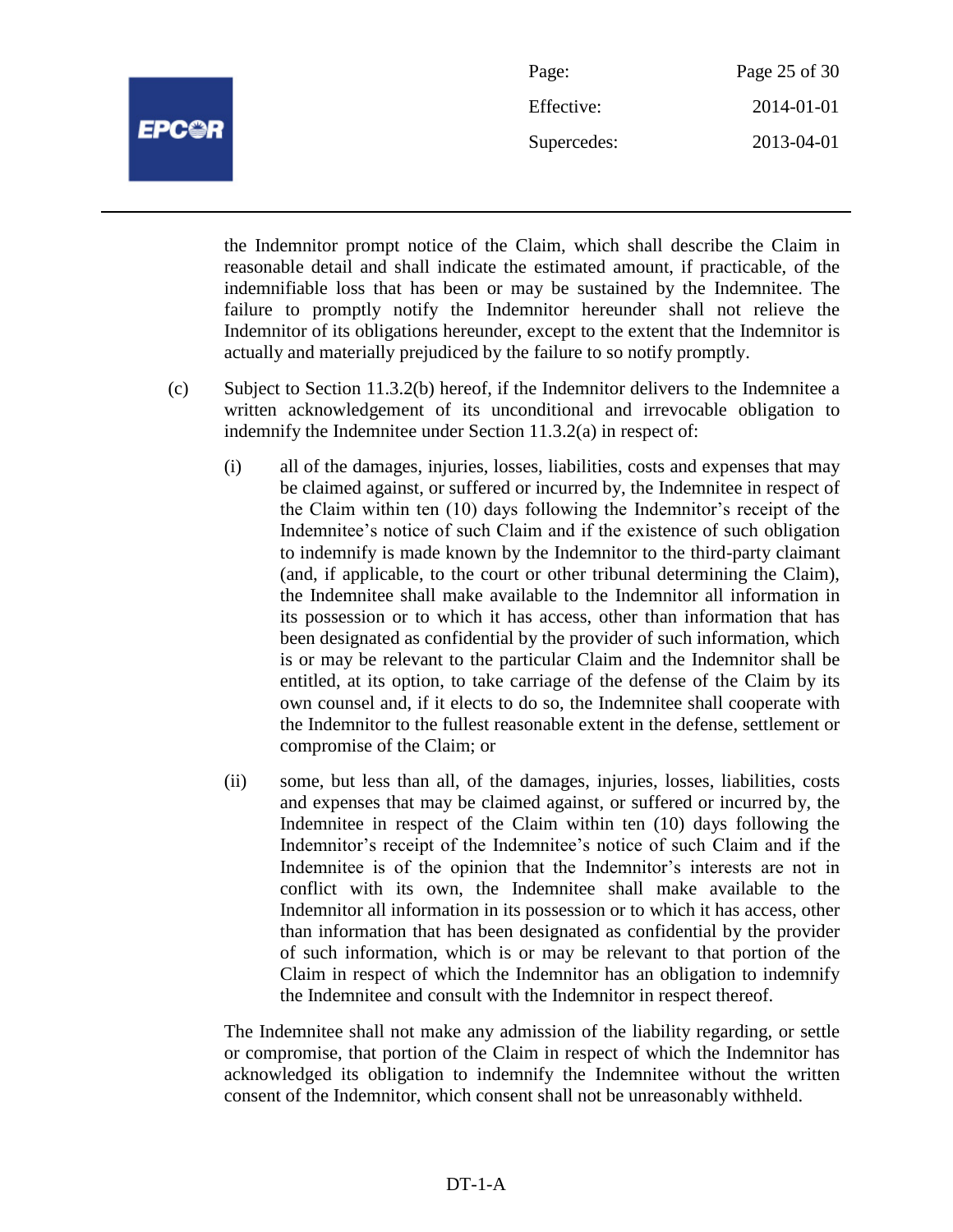

| Page:       | Page 26 of 30 |
|-------------|---------------|
| Effective:  | 2014-01-01    |
| Supercedes: | 2013-04-01    |

The provisions of this Section 11.3.2(c) shall not apply in respect of any Claim to which the Indemnitor is, or may reasonably be expected to be, a party and where the Indemnitee is asserting legal defenses in relation to the Claim that conflict with legal defenses being asserted by the Indemnitor.

# **ARTICLE 12 – FORCE MAJEURE**

#### **12.1 Force Majeure Relief**

If an event or circumstance of Force Majeure occurs that affects EDTI's ability to provide any Distribution Access Service, EDTI's obligations and responsibilities hereunder and under any agreement relating to the provision of Distribution Access Service, so far as they are affected by the Force Majeure or the consequences thereof, shall be suspended until such Force Majeure or the consequences thereof are remedied and for such period thereafter as may reasonably be required to restore the Distribution Access Service. A Retailer will be required to continue to pay the Minimum Charge, if applicable, during the period in which EDTI claims relief by reason of Force Majeure.

## **12.2 Notice**

EDTI shall promptly give the relevant party notice of the Force Majeure including full particulars hereof and shall promptly give the relevant party notice when the Force Majeure ceases to prevent performance of EDTI's obligations.

#### **12.3 Obligation to Remedy**

EDTI shall promptly remedy the cause and effect of the Force Majeure insofar as it is reasonably able to do so.

#### **12.4 Strikes and Lockouts**

Notwithstanding any other provision of these Terms and Conditions, the settlement of any strike, lockout or other industrial disturbance shall be wholly in the discretion of EDTI and EDTI may settle such strike, lockout or industrial disturbance at such time and on such terms and conditions as it may deem appropriate. No failure or delay in settling such strike, lockout or industrial disturbance shall constitute a cause or event within the control of EDTI or deprive EDTI of the benefits of this Article 12.

#### **ARTICLE 13 – DISPUTE RESOLUTION**

#### **13.1 Resolution by EDTI and Retailer**

If any dispute between EDTI and a Retailer arises at any time in connection with these Terms and Conditions, EDTI and the Retailer acting reasonably and in good faith, shall use all reasonable efforts to resolve the dispute as soon as possible in an amicable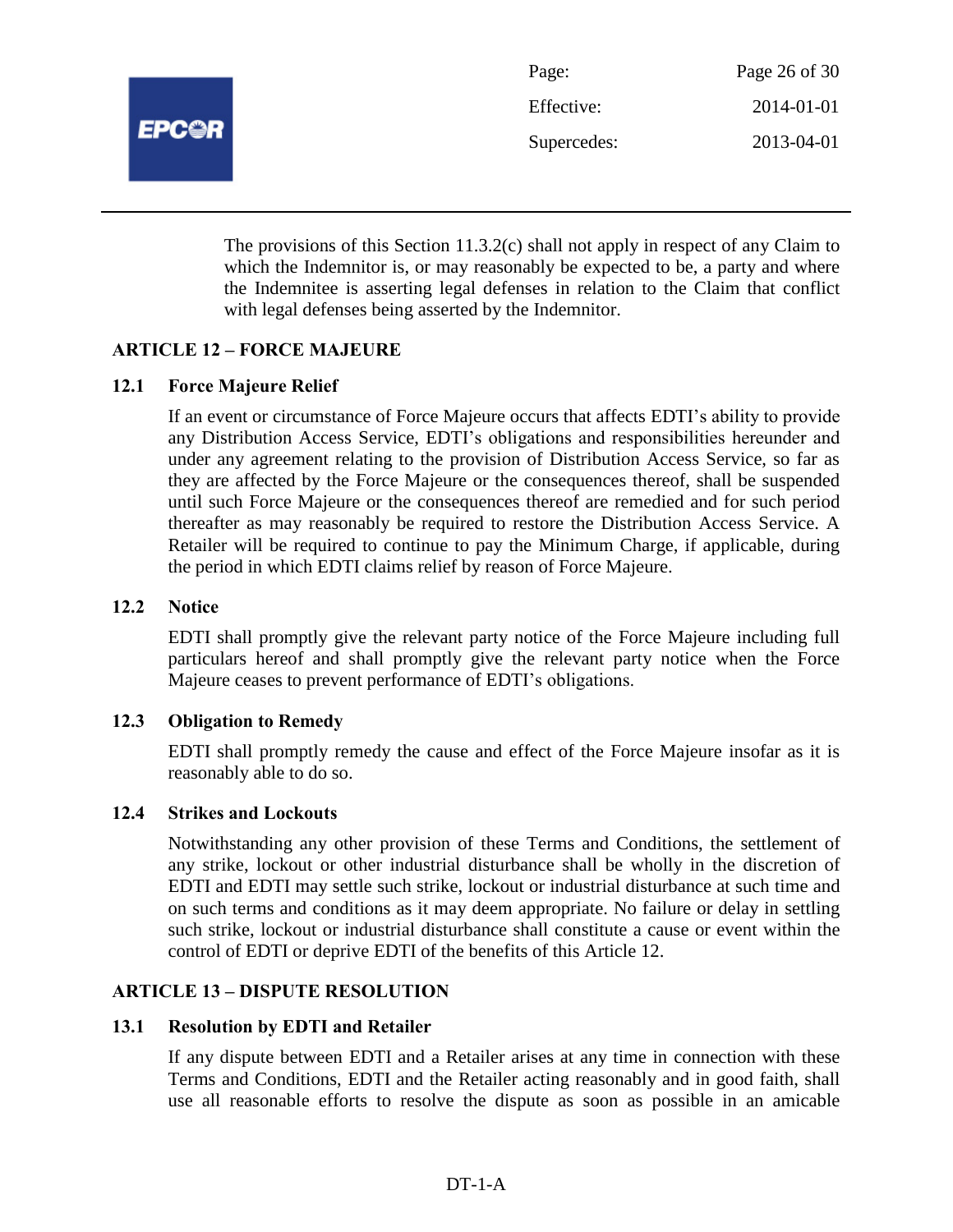

manner. If the dispute cannot be otherwise resolved pursuant to this Article 13, the chief executive officers of EDTI and the Retailer shall meet to attempt to resolve the dispute.

# **13.2 Resolution by Arbitration**

If any dispute has not been resolved pursuant to Section 13.1 hereof within thirty (30) days after notice from EDTI or the Retailer to the other of its desire to have the dispute resolved, then the dispute shall be resolved pursuant to Sections 13.3 to 13.11 hereof. EDTI and the Retailer shall abide by the terms of any award rendered by the arbitrator(s) appointed hereunder without delay.

# **13.3 Arbitrators**

All disputes or differences between EDTI and a Retailer in connection with these Terms and Conditions shall be referred (unless EDTI and the Retailer concur in the appointment of a single arbitrator) to a board of arbitrators consisting of one (1) arbitrator to be appointed by each of EDTI and the Retailer who shall, by instrument in writing, appoint a third arbitrator immediately after they are themselves appointed. Notwithstanding the foregoing, any disputed matters between EDTI and a Retailer relating to an order or direction made or approved by the Commission or falling within the exclusive jurisdiction of the Commission, shall be referred to the Commission for resolution.

#### **13.4 Failure to Concur**

EDTI and a Retailer shall be deemed to have failed to concur in the appointment of a single arbitrator if such an arbitrator shall not have been appointed within fifteen (15) days after the serving by either EDTI or the Retailer on the other of notice requesting it to concur in the appointment of such an arbitrator.

# **13.5 Refusal to Appoint an Arbitrator**

If either EDTI or the Retailer shall neglect or refuse to appoint an arbitrator within fifteen (15) days after the other party (provided such other party has appointed its arbitrator) has served EDTI or the Retailer, as the case may be, with notice to make the appointment, the party who has appointed its arbitrator shall be entitled to apply, upon notice to the other party, to a Justice of the Court of Queen's Bench of Alberta to appoint an arbitrator for the party in default.

# **13.6 Failure to Appoint a Third Arbitrator**

If the arbitrators appointed by EDTI and the Retailer have not, within fifteen (15) days after their appointment or the appointment of the arbitrator last appointed, as the case may be, appointed a third arbitrator, either EDTI or the Retailer shall be entitled to apply upon notice to the other party to a Justice of the Court of Queen's Bench of Alberta to appoint such an arbitrator.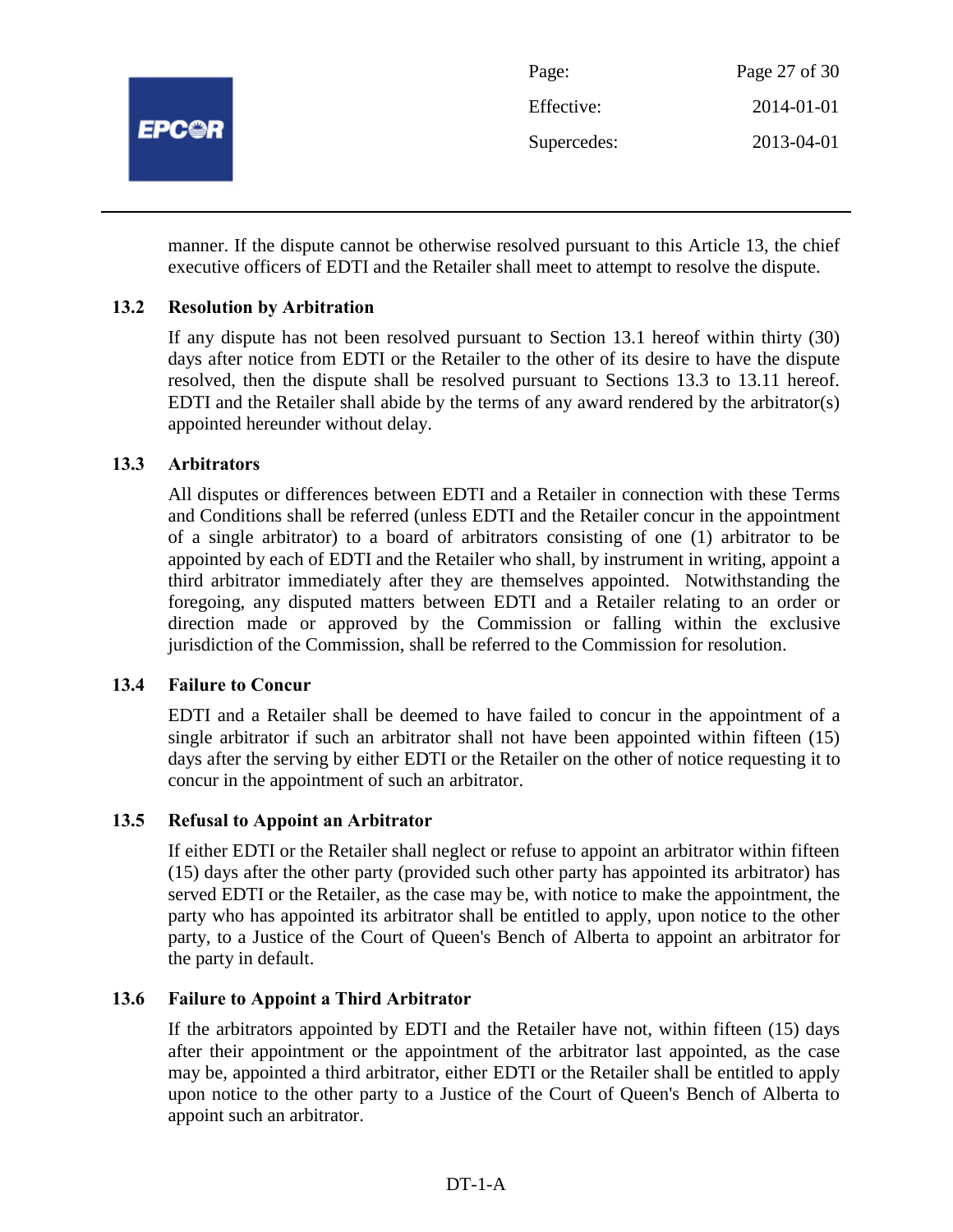

| Page:       | Page 28 of 30 |
|-------------|---------------|
| Effective:  | 2014-01-01    |
| Supercedes: | 2013-04-01    |

#### **13.7 Technical Competence**

Any arbitrator appointed under the provisions of this clause whether by concurrence of EDTI and the Retailer, by either party, by the arbitrators, or by a Justice of the Court of Queen's Bench of Alberta shall, in the opinion of the persons making such appointment, be possessed of such technical or other qualifications as may be reasonably necessary to enable him to properly adjudicate upon the dispute or difference.

#### **13.8 Compensation of Arbitrators**

Each party shall be responsible for the costs of the arbitrator appointed by it hereunder. The costs of the third arbitrator shall be divided evenly between the parties.

#### **13.9 Application of the Arbitration Act (Alberta)**

Except as herein modified, the provisions of the *Arbitration Act*, R.S.A., 2000, c. A-43, as amended from time to time, shall apply to any arbitration proceeding.

#### **13.10 Decisions Binding**

A decision of the single arbitrator or the majority of the three arbitrators named or appointed shall be final and binding upon each of the parties to the dispute or difference.

#### **13.11 Continuity of Service**

All performance required under these Terms and Conditions by EDTI and the Retailer and payment therefore shall continue during the dispute resolution proceedings contemplated by this Article 13, provided that in the case of any such proceedings pertaining to amounts payable under these Terms and Conditions, any payments or reimbursements required as a result of the proceedings shall be effective as of a date to be determined in such proceedings and interest shall be paid thereon by the party required to make the payment or reimbursement on the amount thereof at the rate quoted by the Royal Bank of Canada as its "prime rate" from the date so determined until paid.

#### **ARTICLE 14 – ADDITIONAL PROVISIONS RELATING TO SERVICES**

#### **14.1 Independent System Operation or Transmission Facility Owner Requirements**

The Retailers acknowledge and agree that EDTI is bound by all operating instructions, policies and procedures of the ISO and transmission facility owners which are needed to maintain the integrity of the Interconnected Electric System. The Retailers acknowledge and agree that they will cooperate with EDTI so that EDTI will be in compliance with all such operating instructions, policies and procedures which include, but are not limited to, those operating instructions, policies and procedures pertaining to minimum and maximum generation emergencies, and supply voltage reduction or full interruption of Customer load by either manual or automatic means.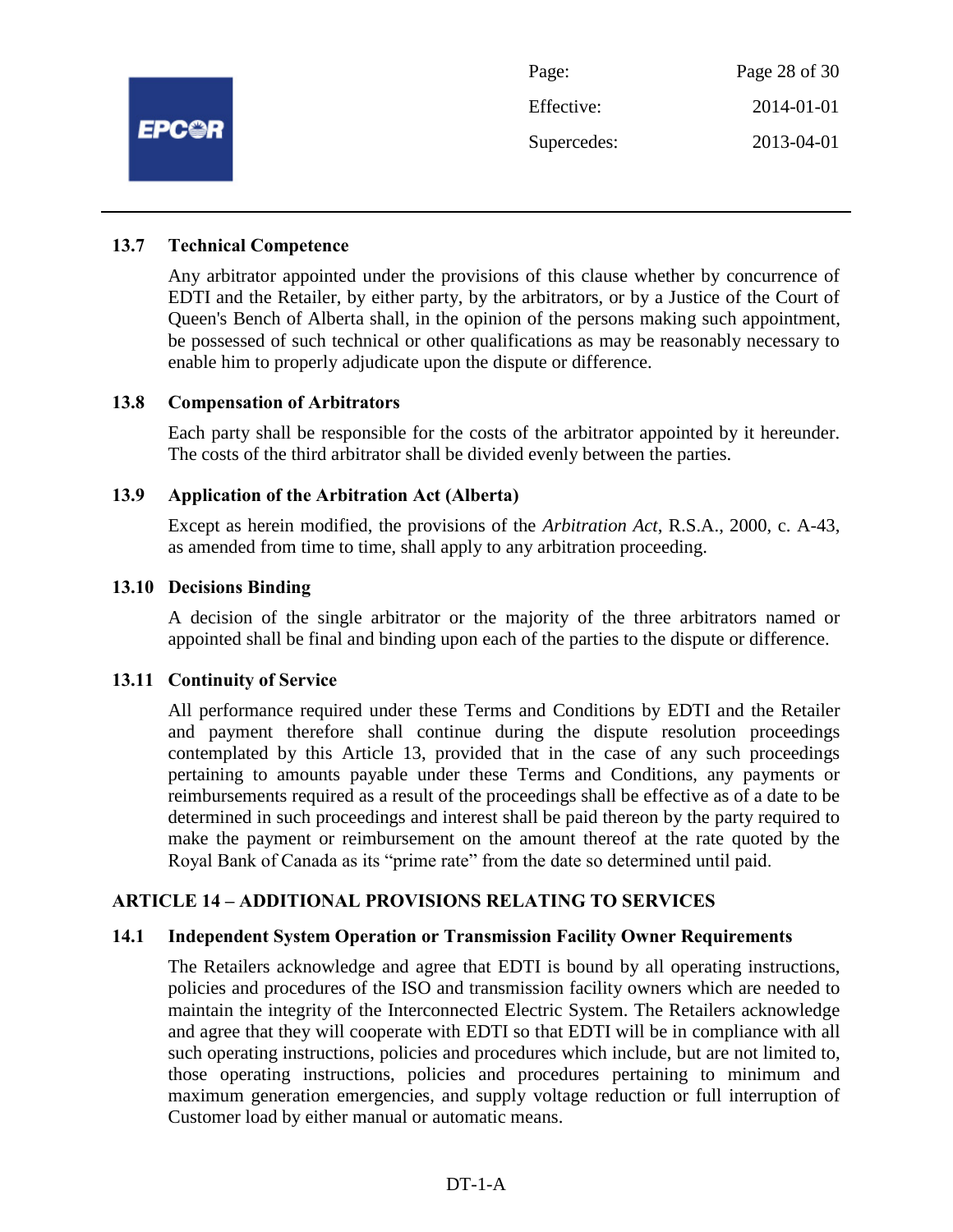|              | Page:       | Page 29 of 30 |
|--------------|-------------|---------------|
| <b>EPC@R</b> | Effective:  | 2014-01-01    |
|              | Supercedes: | 2013-04-01    |
|              |             |               |

# **14.2 Compliance with Applicable Legal Authorities**

EDTI and the Retailer are subject to, and shall comply with, all existing or future applicable federal, provincial and local laws, all existing or future orders or other actions of the ISO or of governmental authorities having applicable jurisdiction. EDTI will not violate, directly or indirectly, or become a party to a violation of any applicable requirement of the ISO or any applicable federal, provincial or local statute, regulation, bylaw, rule or order in order to provide Distribution Tariff Services to the Retailer or a Customer of the Retailer. EDTI's obligation to provide Distribution Tariff Services is subject to the condition that all requisite governmental and regulatory approvals for the provision of such Distribution Tariff Services will have been obtained and will be maintained in force during such period of Distribution Tariff Services.

#### **14.3 Service Interruption**

While EDTI takes all reasonable efforts to guard against interruptions, it does not guarantee uninterrupted service. Without liability of any kind to EDTI, EDTI shall have the right to disconnect or otherwise curtail, interrupt or reduce Distribution Tariff Service to Customers whenever EDTI reasonably determines, or when EDTI is directed by the ISO, that such a disconnection, curtailment, interruption or reduction is:

- (a) necessary to facilitate construction, installation, maintenance, repair, replacement or inspection of any of EDTI's Facilities;
- (b) to maintain the safety and reliability of EDTI's distribution system; or,
- (c) due to any other reason including dangerous or hazardous circumstances including emergencies, forced outages, potential overloading of EDTI's distribution system or Force Majeure.

#### **14.4 No Assignment**

A Retailer shall not assign any of its rights or obligations under these Terms and Conditions or any other agreement with EDTI relating to Distribution Tariff Services without obtaining any necessary regulatory approvals and EDTI's approval where required in such agreement. No assignment shall relieve the Retailer of any of its obligations under these Terms and Conditions until such obligations have been assumed by the assignee and EDTI has agreed to the novation. Any assignment in violation of this section shall be void.

#### **14.5 No Waiver**

The failure of EDTI or a Retailer to insist on any one or more instances upon strict performance of any provisions of these Terms and Conditions or any other agreement between EDTI and a Retailer relating to Distribution Tariff Services, or to take advantage